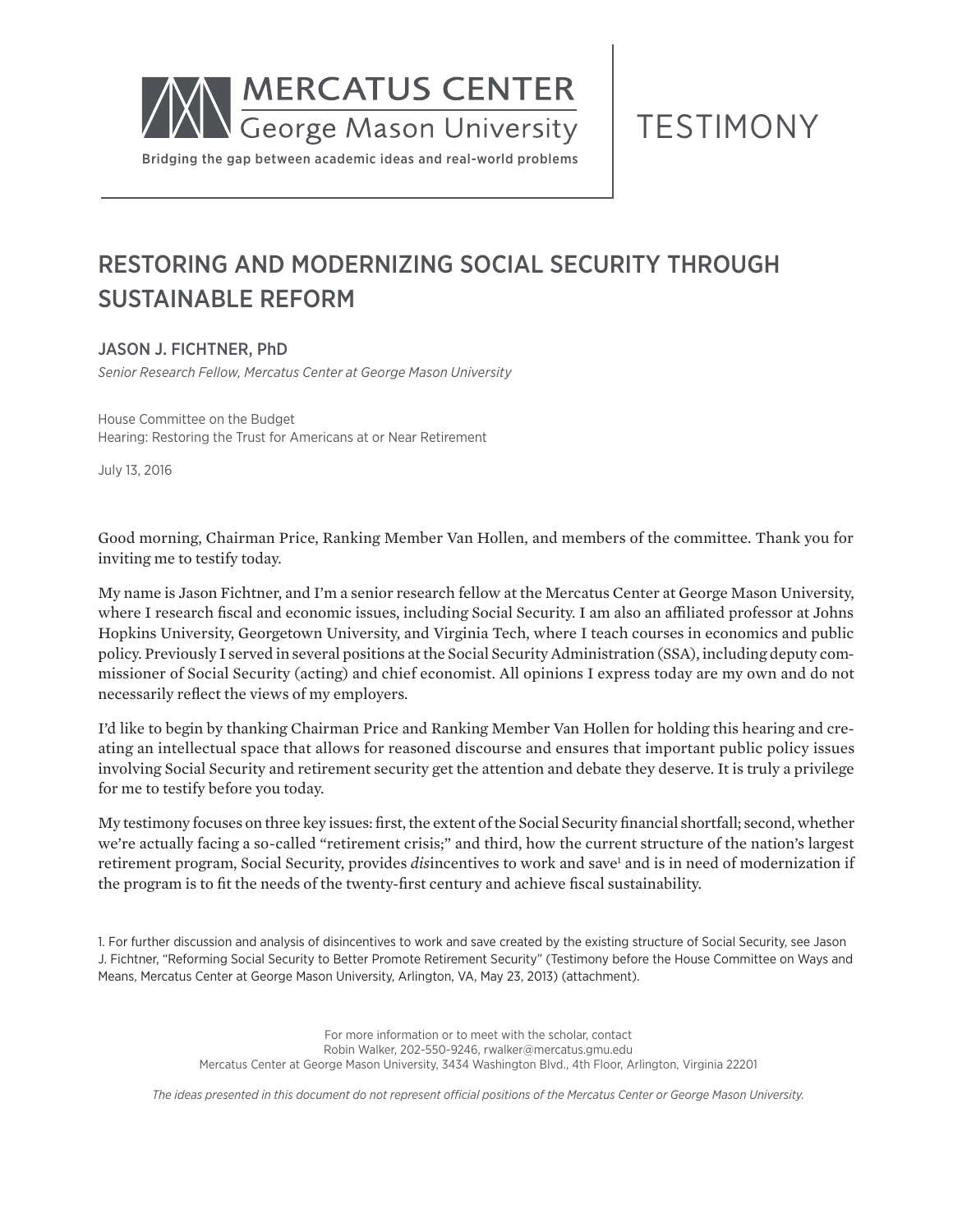From this discussion, I hope to leave you with the following takeaways:

- 1. The Social Security crisis is not only real; it is already upon us.<sup>2</sup>
- 2. Painting all Americans with the broad brush of facing a "retirement crisis" creates an incomplete picture of the true financial landscape faced by America's future retirees.
- 3. The narrative of the "retirement crisis" tempts us to look toward greater dependence on, and the expansion of, government programs—such as Social Security—which are already facing severe financial problems.
- 4. Social Security is in need of modernization. Reforms should not exacerbate existing problems; instead they should encourage savings and labor force participation.

# SOCIAL SECURITY IS IN FINANCIAL CRISIS

The Social Security Board of Trustees now estimates that the combined trust funds will be depleted in 2034. It's important to understand that there are actually two separate trust funds: one for the retirement program (Old-Age and Survivors Insurance or "OASI"), and one for the disability program (Disability Insurance or "DI"). For the retirement program, the trustees estimate that the trust fund can continue to pay full benefits until 2035, at which point the program will only be able to pay about three-fourths of scheduled benefits. For the disability program, the trustees estimate the program will hit insolvency in 2023—less than a decade from now.

To further put this in perspective, the 75-year financial shortfall for the combined trust funds is \$11.4 trillion in present-value terms. If we indefinitely extend past the 75-year period, the so-called infinite horizon, the shortfall is a whopping \$32.1 trillion. For comparison, our nation's gross domestic product is slightly over \$18 trillion<sup>3</sup>—and our gross national debt (not including unfunded liabilities) at the end of June is \$19.3 trillion.4

The original intent of Social Security when it was signed into law in 1935 was to provide income insurance against poverty in old age and to provide benefits to survivors of deceased workers. The key word is "insurance." Insurance is designed to provide coverage against a high-cost but low-probability event. When Social Security was enacted, a small percentage of the population lived many years past age 65. But times have changed. People born today are living longer than those born when the program was created. Living longer is a good thing. But longer lives create a financial strain on Social Security because the retirement age is not indexed for increases in longevity.

For example, using cohort life expectancy data, males born in 1940 were expected to live, on average, about 70.5 years and females 76.7 years. And males who reached age 65 in 1940 could expect to live, on average, another 12.7 years and females another 14.7 years. In 2015, the life expectancy for men was 83.1 years and 85.3 for women. But for those who turned 65 in 2015, a male can expect to live another 19.1 years and a female 21.5 years. Jump forward to 2035, a year after the combined trust funds are estimated to be depleted, and males turning 65 in that year can expect to live another 20.4 years and females another 22.7 years.<sup>5</sup> Also, it is important to note that about 54 percent of men and 61 percent of women survived to age 65 in 1940. In 1990, the percentage surviving to 65 was 72.3 percent for men and 83.6 percent for women.<sup>6</sup>

- 2. SSA, *The 2016 OASDI Trustees Report*, 2016, tables VI.F1 and VI.F2.
- 3. "United States GDP Annual Growth Rate: Forecast 2016–2020," *Trading Economics*, accessed July 7, 2016.
- 4. Department of the Treasury, "The Debt to the Penny and Who Holds It," TreasuryDirect.gov, accessed July 6, 2016.
- 5. SSA, *The 2016 OASDI Trustees Report*, table V.A5.
- 6. SSA, "Life Expectancy for Social Security," accessed July 7, 2016.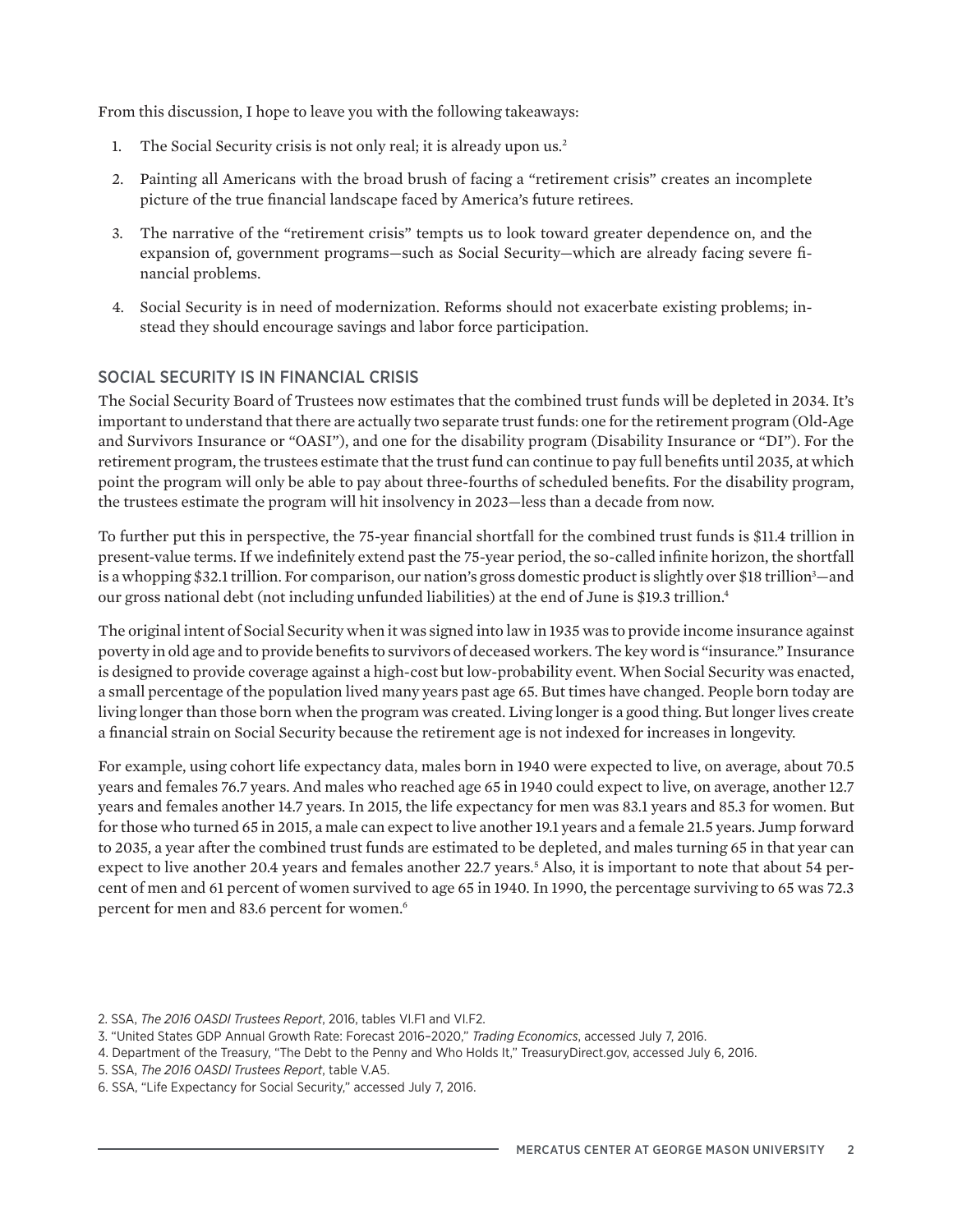These numbers mean that the Social Security Old-Age and Survivors Insurance program now has to finance more people<sup>7</sup> over a longer period of time. Instead of an *insurance* program, Social Security is now a de facto national retirement program—that is an important distinction because those are quite different policy purposes. With insurance, the intent is to tap resources contributed by a larger group to protect a subgroup from an unanticipated income shock. By contrast, retirement programs are intended to benefit all participants. Increasing the challenge in the case of Social Security, the program now has to fund individuals for over 20 years of retirement based off the same number of years of worker contributions as when the program was originally created.

Changing fertility rates also create a financial strain on Social Security's finances. In a largely pay-as-you-go financing structure such as Social Security, the fertility rate has an impact on the number of workers providing payroll taxes to cover retiree benefits. In 1940, the fertility rate was 2.23, meaning a woman born in 1940 could be expected to have at least 2 children in her lifetime. The fertility rate jumped up to over 3 beginning around 1950 and peaked in 1960 at 3.61. Today, however, the fertility rate has dropped to an estimated 1.87.<sup>8</sup> To put this in context, in 1945 there were almost 42 covered workers paying into the program for every OASDI beneficiary receiving benefits. As the program matured, around 1965 when Medicare was signed into law, there were 4 workers for every beneficiary. The ratio has been declining ever since. It now stands at 2.8 workers per beneficiary and is estimated to drop to 2.2 by 2035, the year after the combined OASDI trust funds are estimated to be depleted. To turn these numbers around, in 1965 there were 25 OASDI beneficiaries per 100 workers. In 2015, there were 35 beneficiaries per 100 workers. And in 2035 there will be 46 beneficiaries per 100 workers. Jumping out to 2090, the furthest out the trustees estimate, the ratio will be 50 beneficiaries for every 100 workers.<sup>9</sup>

## PERCEPTION OF A RETIREMENT CRISIS

The national newspapers are full of stories claiming that Americans are woefully unprepared for retirement. A top story on the *Wall Street Journal*–affiliated *MarketWatch* was titled "Our Next Big Crisis Will Be a Retirement Crisis."10 An often-cited index of retirement preparedness compiled by the Center for Retirement Research at Boston College claims that "53 percent of households are 'at risk' of not having enough to maintain their living standards in retirement."11 Referencing a similar study by Putman Investments, financial reporter Robert Powell writes, "Americans are on track to replace just 61% of their current income once they reach retirement."<sup>12</sup> Powell further notes that the picture looks even gloomier for those without an employer-sponsored retirement plan, who are "projected to be able to replace just 42% of their working income once they retire, even with Social Security factored in."<sup>13</sup>

The economic meltdown that began in 2008 and resulted in a great and unanticipated loss of wealth for millions of Americans fueled the perception that we are facing a "retirement crisis." The uneven pace of the economic recovery and lingering effects of the financial crisis have further underscored this perception. The US stock market, as measured by the broad S&P 500 Index, fell nearly 57 percent from a peak on October 10, 2007, to a bottom on March 9, 2009.14 Housing prices plummeted and unemployment rose quickly to double digits. Survey research suggests financial wealth for the median household declined by 15 percent as a result of the 2008 financial crisis.<sup>15</sup>

7. Ibid.

8. SSA, *The 2016 OASDI Trustees Report*, table V.A1.

9. SSA, *The 2016 OASDI Trustees Report*, table IV.B3.

10. Brett Arends, "Our Next Big Crisis Will Be a Retirement Crisis," *MarketWatch*, March 3, 2014.

11. Center for Retirement Research at Boston College, "National Retirement Risk Index," accessed May 12, 2014.

12. Robert Powell, "Americans Fall Short on Retirement Income," *MarketWatch*, May 2, 2014.

13. Ibid.

14. The data are available from Yahoo Finance. S&P 500 Index value at market close on October 10, 2007, was 1562.47. Index value at close on March 9, 2009, was 676.53. The National Bureau of Economic Research, the arbiter of the start and end dates of a recession, determined that the recession that began in December 2007 ended in June 2009, roughly coinciding with the peak and trough dates of the S&P 500 Index.

15. Michael D. Hurd and Susann Rohwedder, "The Effects of the Economic Crisis on the Older Population" (Working Paper 2010-231, University of Michigan Retirement Research Center, Ann Arbor, MI, 2010).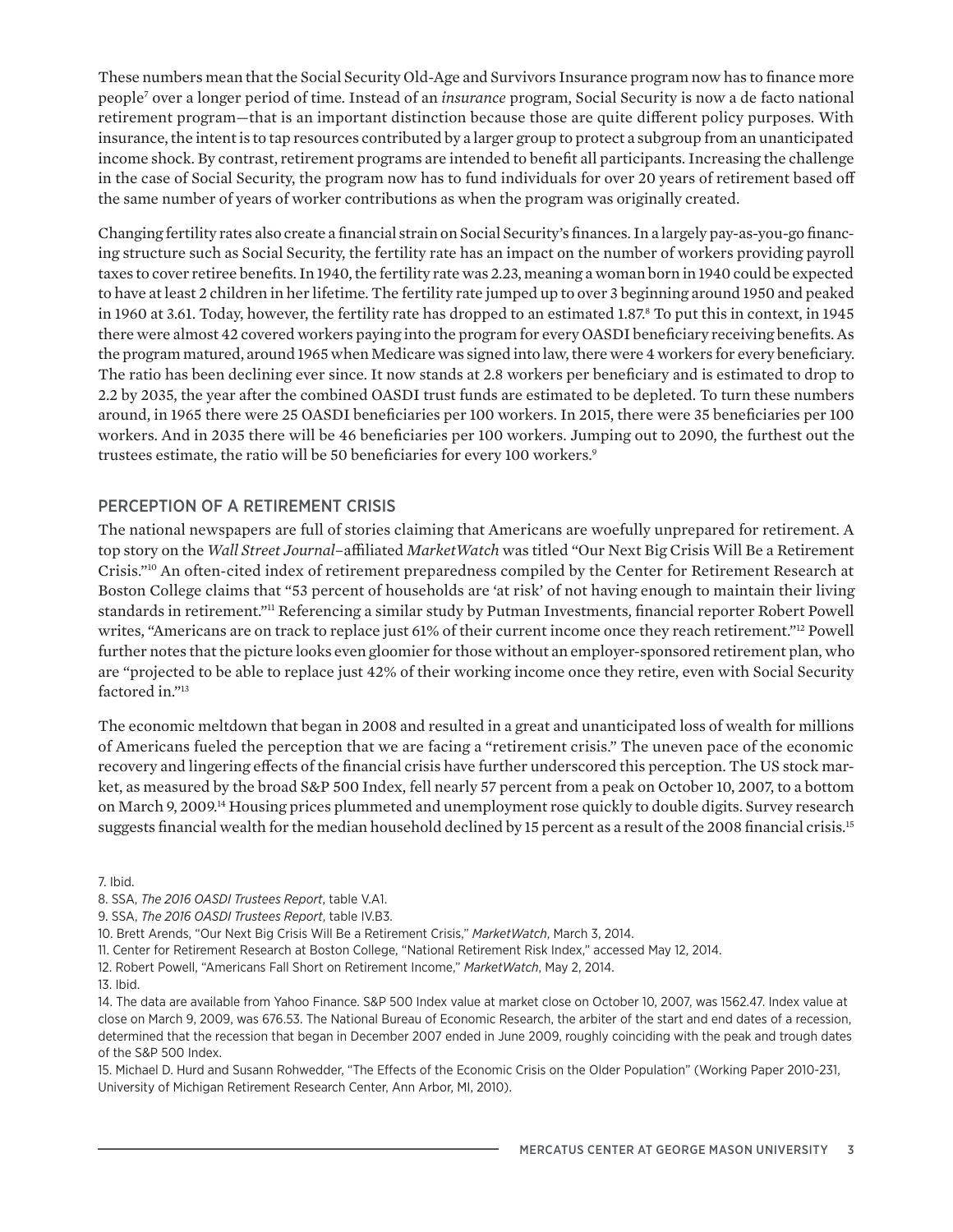But do these statistics truly equate to a looming "retirement crisis"? Economists Syl Schieber and Andrew Biggs wrote that "the story about the declining income prospects of retirees is not true."<sup>16</sup> Schieber and Biggs base their argument on the fact that the data most often cited to show there is a crisis is compiled by the Social Security Administration based on the Current Population Survey (CPS) from the US Census Bureau. The CPS data do not accurately reflect the total amount of income in retirement derived by individual retirement accounts. When Schieber and Biggs instead looked at tax return data from the Internal Revenue Service, the reported income was much higher: "The CPS suggests that in 2008 households receiving Social Security benefits collected \$222 billion in pensions or annuity income. But federal tax filings for 2008 show that these same households received \$457 billion of pension or annuity income."<sup>17</sup>

Additionally, in order to have a financially secure retirement, many financial planners suggest a total "replacement rate"—or the percentage of preretirement income a person will need in retirement—of 70 percent.18 Social Security was designed to replace about 40 percent of a person's preretirement income, with higher replacement rates for lower-income workers,<sup>19</sup> and the remaining amount to be covered by an employer pension or personal retirement savings. For example, a person who earns \$50,000 in each of the final five years leading up to retirement should plan to have enough retirement savings to generate \$35,000 a year in income (\$50,000 × 0.70). The 70 percent figure includes income received from Social Security. This is just a general rule of thumb, and everybody's retirement needs are different. For example, some find they need less in retirement as their consumption tends to decline and their house may be paid off. It is worth noting that, for many groups, Social Security replacement rates are higher than most people understand, due to the way the Social Security Administration historically presented replacement rates. In many cases total retirement income, including Social Security benefits, far exceeds a 70 percent replacement rate.<sup>20</sup> It is further worth noting that the proper way to measure replacement rates is currently debated by scholars<sup>21</sup>—whether they should be based on average lifetime earnings, wage-adjusted earnings, earnings in the final year before retirement, or a combination of these and other factors.<sup>22</sup>

22. "Financial advisors commonly use earnings replacement rates to assist workers in their retirement planning. Policymakers and analysts use them to gauge the adequacy of Social Security benefits and other retirement income in allowing retirees to maintain preretirement living standards. In recent years, the Social Security trustees regularly published replacement rates that have been widely interpreted as the extent to which Social Security benefits replace earnings of workers at various points in the lifetime earnings distribution. However, the trustees' replacement rates are calculated differently than those generally used for retirement planning purposes possibly leading to confusion among policymakers and others regarding how much of workers' earnings are replaced by Social Security and how much those workers need to save on their own for retirement. Financial planners calculate replacement rates by comparing an individual's retirement income to that same individual's pre-retirement earnings, generally earnings in the years immediately preceding retirement. The Social Security Administration, by contrast, effectively calculates replacement rates by comparing retiree incomes to the incomes of contemporaneous workers. This latter measure is often used in other countries, but differs both qualitatively and quantitatively from the more common replacement rate calculations used for financial planning purposes. We find that replacement rates calculated on a financial planning basis are generally higher than those published by the Social Security trustees and that Social Security benefits generally replace somewhat more of individual workers' earnings than the trustees' rates suggest." Andrew G. Biggs, Gaobo Pang, and Sylvester J. Schieber, "Measuring and Communicating Social Security Replacement Rates" (AEI Economic Policy Studies Working Paper 2015-01, American Enterprise Institute, Washington, DC, January 8, 2015).

<sup>16.</sup> Sylvester J. Schieber and Andrew G. Biggs, "Retirees Aren't Headed for the Poor House," *Wall Street Journal*, January 23, 2014. 17. Ibid.

<sup>18.</sup> Michelle Singletary, "The Color of Money: Calculating the 'Replacement Rate,'" *Washington Post*, December 31, 2013.

<sup>19.</sup> Depending on the measure of replacement rate used, Social Security benefits may provide a higher replacement rate than 40 percent. As noted by Biggs and Springstead, "Measuring replacement rates is far from straightforward, and different replacement rate measures can result in widely different indicators of retirement income adequacy." Further, "Social Security pays higher average replacement rates to those with lower lifetime earnings, although there is significant dispersion of replacement rates within groups with similar lifetime earnings." Andrew G. Biggs and Glenn Springstead, "Alternative Measures of Replacement Rates for Social Security Benefits and Retirement Income," *Social Security Bulletin* 68, no. 2 (2008).

<sup>20.</sup> Charles Blahous, "Understanding Social Security Benefit Adequacy: Myths and Realities of Social Security Replacement Rates" (Mercatus Research, Mercatus Center at George Mason University, Arlington, VA, November 2012).

<sup>21.</sup> See, for example, Biggs and Springstead, "Alternative Measures of Replacement Rates"; Blahous, "Understanding Social Security Benefit Adequacy"; and Stephen Goss et al., "Replacement Rates for Retirees: What Makes Sense for Planning and Evaluation?" (Actuarial Note no. 155, Social Security Administration, Baltimore, MD, July 2014).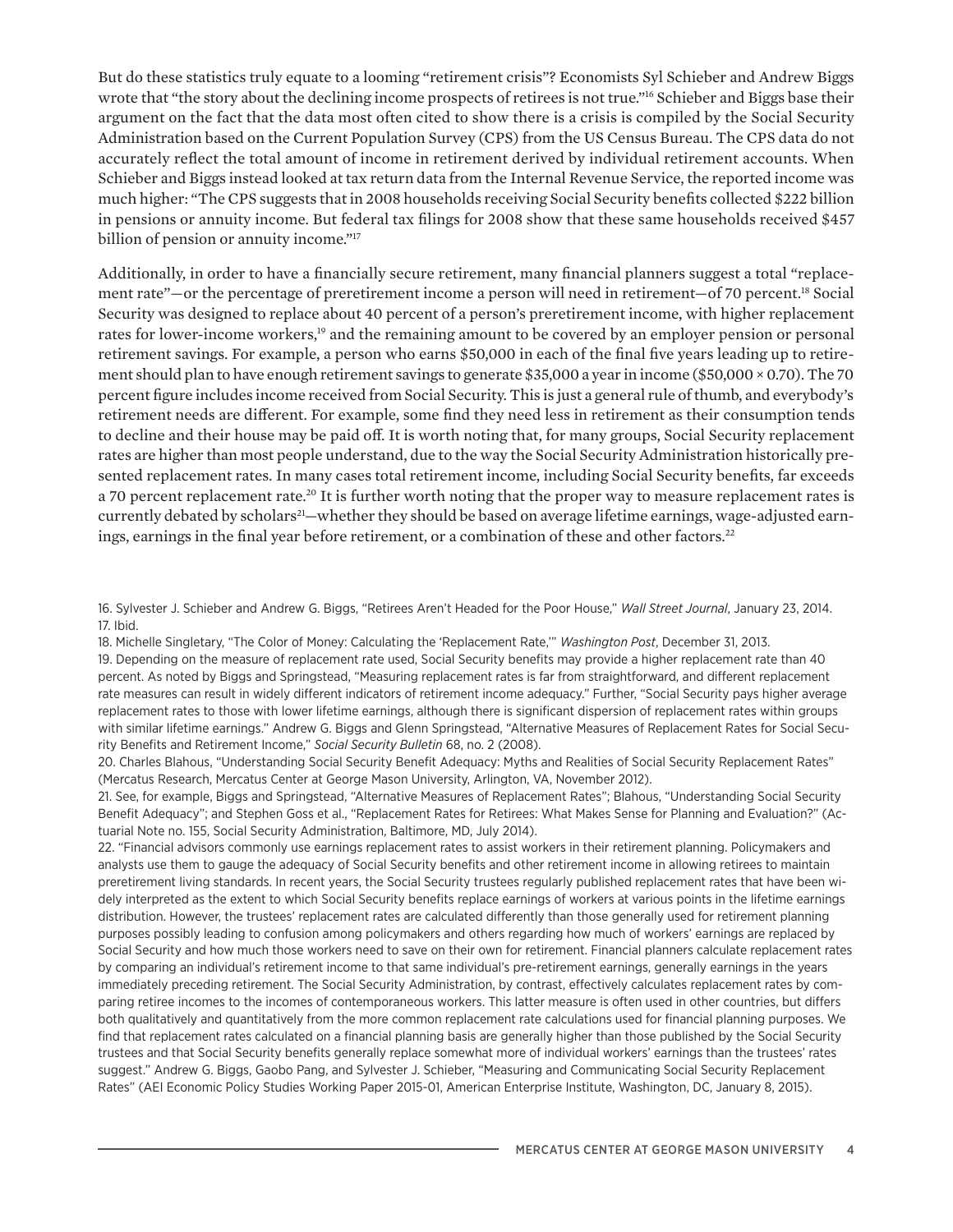To be clear, I'm not arguing that everyone has adequately saved for retirement. Nor am I arguing that policymakers shouldn't focus their efforts on public policy options that will help Americans save for their retirement. But I do want to stress that painting all Americans with the broad brush of a "retirement crisis" creates an incomplete picture of the true financial landscape faced by America's future retirees. Further, I'm concerned that the narrative being told of a "retirement crisis" is leading us to look toward greater dependence on—and even the expansion of—existing government programs, many of which, Social Security included, are already facing severe financial problems. *This is not a reasonable plan*. *It's certainly not a sustainable plan*. We must turn instead toward policy options that will encourage individuals to work, save, and invest so that they can build their own financially secure retirement.

# REFORMS FOR A FINANCIALLY SECURE RETIREMENT

It is important that Social Security reforms improve work incentives and promote individual saving while also addressing the program's financial solvency problems.

As I have discussed in a previous congressional testimony (see attachment), $^{23}$  possible reforms include:

- basing future cost-of-living adjustment (COLA) increases on the chained CPI,
- gradually raising the early and full retirement ages,
- increasing the delayed retirement credit,
- adjusting the benefit formula,
- constraining nonworking spousal benefits for high earners,
- providing payroll tax relief to seniors,
- increasing access to personal retirement accounts, and
- increasing financial literacy.

Within the past several months, nonpartisan research organizations have released reports with their recommendations for reforming Social Security. The Committee for a Responsible Federal Budget released a book on ways to reform the disability insurance program that brought together experts from across the political aisle and included both academics and practitioners.<sup>24</sup> A more expansive project sponsored by the Bipartisan Policy Center suggested policy reforms to improve retirement security and personal savings. The BPC report includes reforms to Social Security that would put the program back on a secure financial footing, while also reducing senior poverty and improving work incentives, by making changes to both benefits and taxes.<sup>25</sup>

# **CONCLUSION**

Social Security faces real and increasingly urgent financial challenges. Reform is not only the wise thing to do, it is critical to ensure that Social Security remains solvent and fiscally sustainable and can continue to provide retirement security for generations to come.

<sup>23.</sup> Fichtner, "Reforming Social Security to Better Promote Retirement Security."

<sup>24.</sup> The McCrery-Pomeroy SSDI Solutions Initiative, *SSDI Solutions: Ideas to Strengthen the Social Security Disability Insurance Program* (Washington, DC: The Committee for a Responsible Federal Budget, 2015).

<sup>25.</sup> *Securing Our Financial Future: Report of the Commission on Retirement Security and Personal Savings* (Washington, DC: Bipartisan Policy Center, June 2016).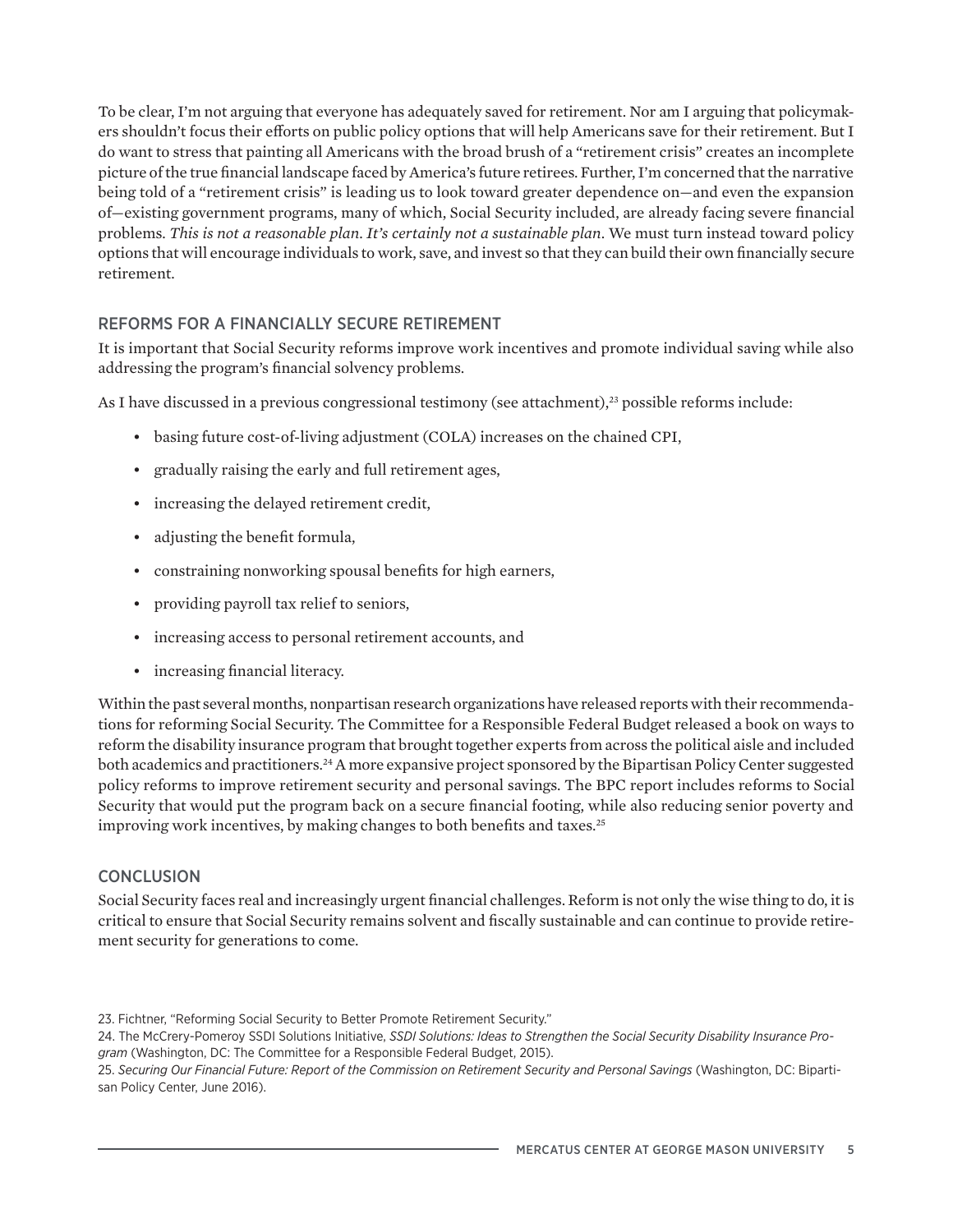Social Security reform must not only address the program's fiscal solvency issues but also remove the disincentives to working later in life. This means reforms must focus on reining in the growth of program costs, encouraging personal saving and investment, and rewarding those in middle and early retirement age who make the decision to extend their working careers.

Finally, Social Security reform must begin immediately. We can reform this critical program, and we can do it in a way that will improve the financial security of all future Americans in retirement. But we must act now. The Social Security trust fund for the retirement portion of the program is projected to become insolvent in 2035, while the disability trust fund is projected to become insolvent in 2023, less than a decade away. To close the current financial shortfall of the combined trust funds would require an *immediate* 21 percent increase in the OASDI payroll tax rate (from 12.4 percent to 14.98 percent) or an *immediate* 16 percent cut in benefit payments (19.6 percent if applied only to new beneficiaries after 2016).26 The magnitude of the changes necessary will only increase with time.

Thank you again for your time and this opportunity to testify today. I look forward to your questions.

## ATTACHMENT

Jason J. Fichtner, "Reforming Social Security to Better Promote Retirement Security" (Testimony before the House Committee on Ways and Means, Mercatus Center at George Mason University, Arlington, VA, May 23, 2013).

26. SSA, *The 2016 OASDI Trustees Report*.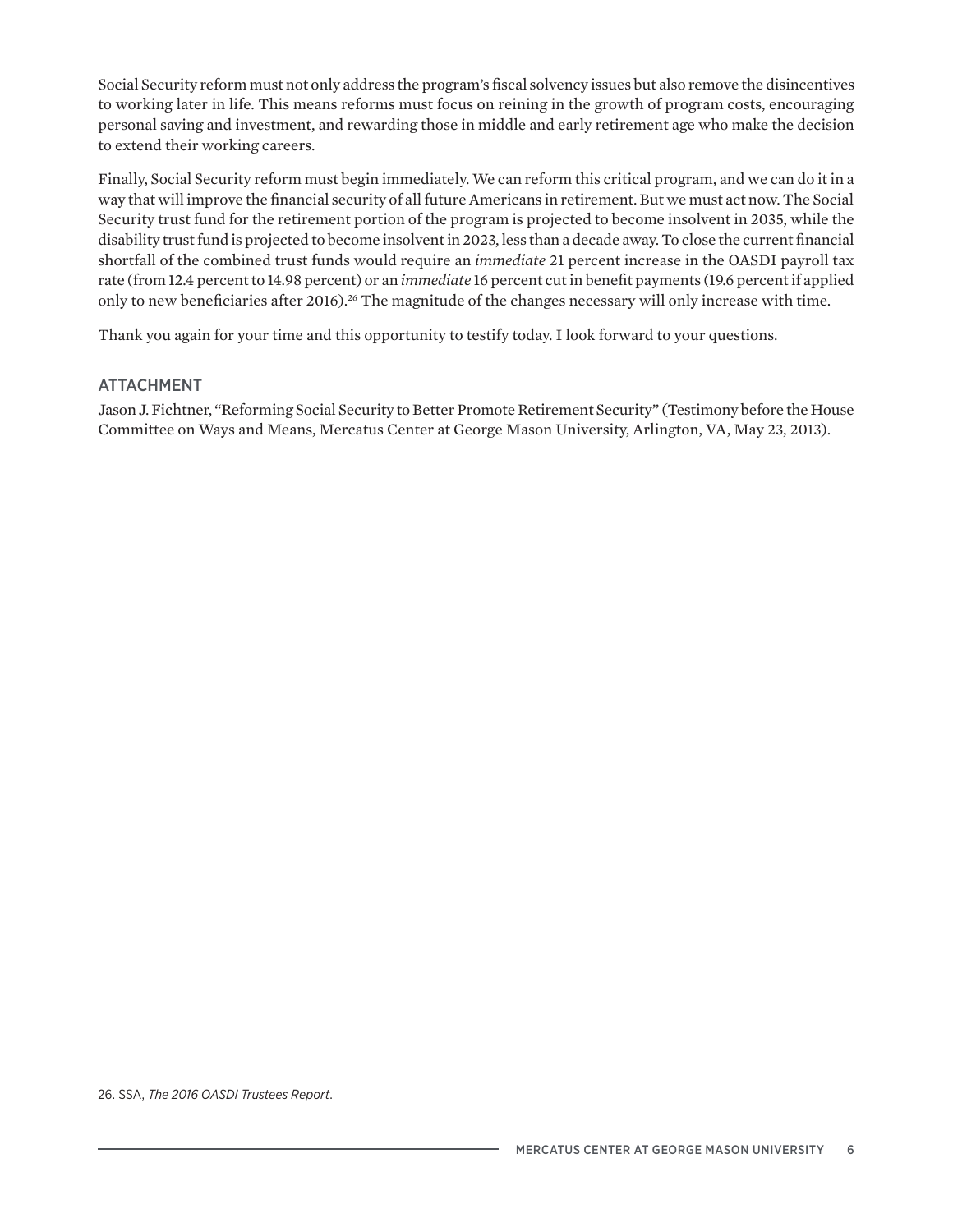

**TESTIMONY** 

Bridging the gap between academic ideas and real-world problems

# reforming social security to better promote retirement security

## Jason J. Fichtner, PhD

United States House of Representatives Committee on Ways and Means Subcommittee on Social Security

Hearing on "The President's and Other Bipartisan Entitlement Reform Proposals"

May 23, 2013

Good morning, Chairman Johnson, Ranking Member Becerra, and Members of the Committee. Thank you for inviting me to testify today.

My name is Jason Fichtner, and I'm a senior research fellow at the Mercatus Center at George Mason University where I research fiscal and budgetary issues, including Social Security. I am also an adjunct professor at Georgetown University, Johns Hopkins University, and Virginia Tech, where I teach courses in economics and public policy. All opinions I express today are my own and do not necessarily reflect the views of my employers.

I'd like to begin by thanking Chairman Johnson and Congressman Becerra for the leadership you provide this committee in ensuring that important public policy issues involving Social Security and retirement security get the attention and debate they deserve, and also for ensuring that ideas and viewpoints from all sides are aired in a collegial and respectful manner. It is truly a privilege for me to be here testifying before you today.

My testimony focuses on the Social Security program's incentives—specifically, how the current structure provides disincentives to work and save. I will also discuss how Social Security reform, if done correctly, can increase US savings, labor force participation, economic growth, and federal revenues.

## The economy's effects on when PEOPLE claim social security benefits

The financial crisis that began in 2008 resulted in a great and unanticipated loss of wealth for millions of Americans. The US stock market, as measured by the broad S&P 500 index, fell nearly 57 percent from a peak on October 10, 2007, to a bottom on March 9, 2009.<sup>1</sup> Housing prices plummeted and unemployment rose quickly to double digits. Survey research suggests financial wealth declined by 15 percent for the median household as a result of the 2008 financial crisis.<sup>2</sup> General confidence in the financial system was greatly weakened.

The widespread economic crisis affected a range of ages and income levels. According to data from the Health and Retirement Study (HRS),<sup>3</sup> about 28 percent of surveyed households reported that they had been affected "a

> For more information or to meet with the scholars, contact Michael Leland, (703) 993-8426, mleland@gmu.edu Mercatus Center at George Mason University, 3301 Fairfax Drive, 4th Floor, Arlington, VA 22201

*The ideas presented in this document do not represent official positions of the Mercatus Center or George Mason University.*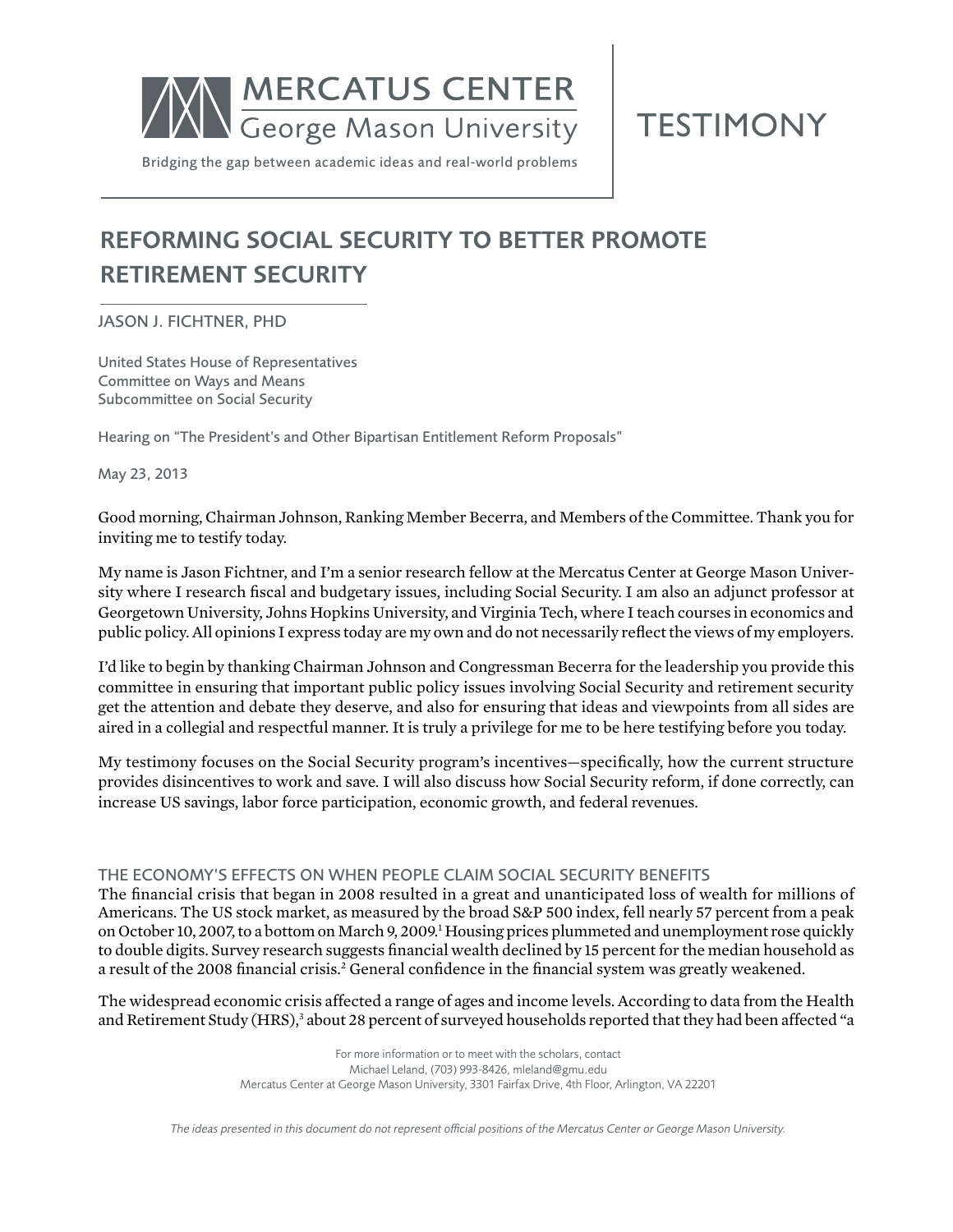lot" by the financial crisis, 46 percent responded they had been affected "a little," and only 26 percent reported not having been affected.4

Though the broad stock market has recovered much of its losses and reached new highs, and housing prices have started to recover, unemployment is still too high. Unemployment rates for workers ages 55–64 averaged 7 percent for the years 2009–10 compared to 3 percent for the period 2005–8.5 As of April 2013, the unemployment rate for workers ages 55–64 was 5.1 percent—still far above the 3 percent average between 2005 and 2008.6

A sudden and unplanned drop in wealth and income can have significant effects on retirement behavior. Research I've done with coauthors John Phillips and Barbara Smith finds that more people will elect to begin taking Social Security retirement benefits as soon as eligible, due to financial shocks, increases in unemployment because of the global financial crisis, $^7$  and an arrested economic recovery. $^8$ 

A study by Michael Hurd and Susann Rohwedder after the 2008 crisis finds that 3.5 percent more individuals expected to work past the age of 62 than previously, while an additional 4.3 percent planned to work past the age of 65.9 A financial shock, such as steep drops in the value of stock prices, investment portfolios, and housing assets might cause a delay in people's retirement plans,<sup>10</sup> with workers remaining in the workforce longer than originally planned to rebuild retirement savings.<sup>11</sup> Those near or post-retirement are more limited in their ability to attain or maintain a secure retirement. For current retirees, sudden declines in wealth from housing assets and financial portfolios might force immediate changes in consumption.

The loss of a job has particularly pronounced effects on workers above the age of 55 and on the decision to retire. According to a special study in 2010 from the US Bureau of Labor Statistics,<sup>12</sup> older workers who lose their jobs are likely to have longer durations of unemployment than younger workers. A Congressional Research Service study finds that older workers who are unemployed have a higher incidence of withdrawing from the labor market than younger workers.<sup>13</sup> When they do retire, they replace earnings with available sources of income, such as pensions and Social Security benefits. Workers who retire early may experience lower lifetime benefits from Social Security, and their removal from the workforce slows economic growth.

Though the decision to start receiving Social Security benefits can be concurrent with retirement, electing to receive benefits is not necessarily a predictor of leaving the workforce.14 In fact, the decision whether to stop working can be completely independent from the decision whether to begin collecting Social Security benefits. For example, a worker might choose to stop working but delay receipt of Social Security benefits to take advantage of higher monthly benefit amounts that accrue the later one waits to claim (up to age 70). Or a worker might decide to elect retirement benefits as early as age 62, receiving a permanently reduced monthly benefit,15 yet continue to work full- or part-time for continued income support.16 In some cases, a worker might opt to select Social Security benefits and then return to work.<sup>17</sup>

Researchers have long recognized the role Social Security benefits play in a secure retirement.<sup>18</sup> Social Security retirement benefits provide income security for millions of Americans, with 65 percent of all aged recipients<sup>19</sup> relying on Social Security for 50 percent or more of their income, and 36 percent relying on Social Security for 90 percent or more of their income.20 Because low-income households use Social Security benefits for a larger portion of annual income, the financial crisis has affected these retirees less.<sup>21</sup> As a result, the structure of Social Security has its most significant economic and behavioral effects on the middle class.

## negative effects on labor force participation

Most analyses of Social Security have concluded that its current design offers substantially negative incentives for work, especially for younger seniors and for secondary household earners. Research by Gayle Reznik, David Weaver, and Andrew Biggs has found that Social Security's return on payroll tax contributions by those aged 62–65 is −49.5 percent,<sup>22</sup> meaning that the program literally pays back just pennies in additional benefits for each additional dollar contributed. Barbara Butrica and her coauthors have found that the broader array of federal laws strongly inhibits continued work by seniors, with disincentives growing stronger as they age: "The implicit tax rate on work increases rapidly with age, rising for our representative worker from 14 percent at age 55 to 50 percent at age 70."23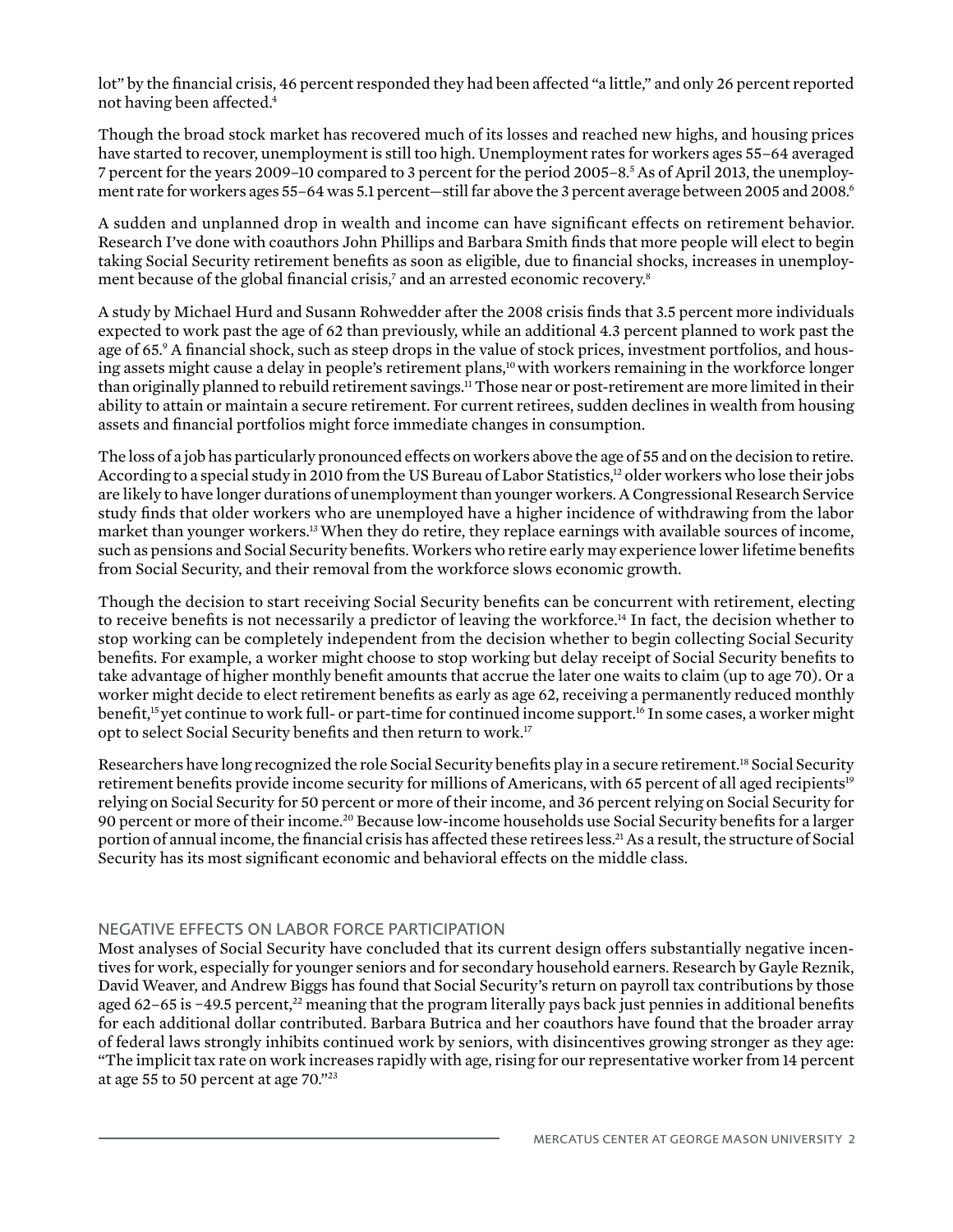Notably, labor force participation did not immediately decline for those younger than 65 (and thus originally ineligible for Social Security benefits) until Social Security's early eligibility age (EEA) of 62 was established.<sup>24</sup> After the creation of the EEA, labor-force participation by males aged 55–64 also began to trend downward, from 87.3 percent in 1960 to 67.7 percent by 1990. As the Bureau of Labor Statistics notes, "Labor force participation decreases started in the 1960s for those 55 to 64. Since this time, some of the 20-percentage points decrease for men in this age group has to be attributed to the availability of Social Security benefits to men 62 years of age."25 The Bureau of Labor Statistics report also notes the new availability of Social Security's disability benefits and suggests that they further dampened middle-aged labor-force participation.

#### How Does Social Security Penalize Work?

The basic Social Security benefit formula is itself designed to impose net incremental income losses on those who extend their working careers.<sup>26</sup> Previous studies by Charles Blahous;<sup>27</sup> Gopi Shah Goda, John B. Shoven, and Sita Nataraj Slavov;<sup>28</sup> and others have explained how returns on contributions generally diminish the longer one works and why they become even more sharply negative once a worker has contributed for 35 years.

The primary reasons for the work disincentives are the facts that the Social Security benefit formula is progressive, while also based on a worker's top 35 years of earnings on average. Thus, the longer one works, the more "zero earnings years" in one's wage history are replaced with positive earnings years and the more one's "average earnings" rise (so that one is gradually considered a relatively higher-wage earner), and thus the worse one's returns under the program's progressive benefit formula.<sup>29</sup>

This worsening becomes particularly pronounced after 35 years of earnings,<sup>30</sup> when the best a worker can hope for is to replace a previous year in the highest 35 years of one's wage history with a higher earnings year. That is to say, after 35 years of work, one's benefit can only rise in proportion to the differential between two previous earnings years, despite paying a full additional year of payroll taxes. Indeed, someone who takes a part-time "transition job" on the way to full retirement may well pay a full year's worth of additional taxes while receiving no additional benefit credits whatsoever. This embodies a substantial work disincentive at precisely the time when a worker is likely to make a retirement decision.

## Penalties against Seniors and 55–65-Year-Olds

Though this sustained trend toward early retirement has bottomed out and begun to reverse somewhat in recent years, Social Security on balance clearly remains a substantial barrier to labor participation by Americans in their late middle age. For example, seniors who continue to work after claiming Social Security benefits at 62 (but before normal retirement age [NRA] of 66) are subject to an earnings limitation under which they are required to temporarily give up as much as \$1 in benefits for every \$2 earned above a \$15,120 threshold.<sup>31</sup> This rule is but one of the program's facets that nudge individuals into early retirement.

Social Security's EEA of 62 is, in fact, the most common age of benefit-claiming.<sup>32</sup> Over 70 percent of beneficiaries take advantage of the opportunity to claim Social Security retirement benefits before NRA, despite receiving lower monthly benefits by doing so.<sup>33</sup> Not long ago, Social Security Administration (SSA) field offices often encouraged early retirement under the mistaken belief that it leaves beneficiaries better off. Early retirement is only certain to make beneficiaries better off in the short run, however. The reduction in monthly benefits that accompanies early claims also results in net lifetime benefit reductions for those who live to especially advanced ages—often a time in life when beneficiaries are most likely to rely on Social Security benefits to pay their expenses. Fortunately, the SSA has more recently adopted policies recognizing that individual circumstances must be carefully considered when determining one's optimal age for claiming benefits.<sup>34</sup>

## Penalties for Two-Earner Couples

Social Security specifically provides a disincentive to taxpaying work by more than one earner per household. Incremental returns on taxes paid by women have been estimated at −32.0 percent relative to what they would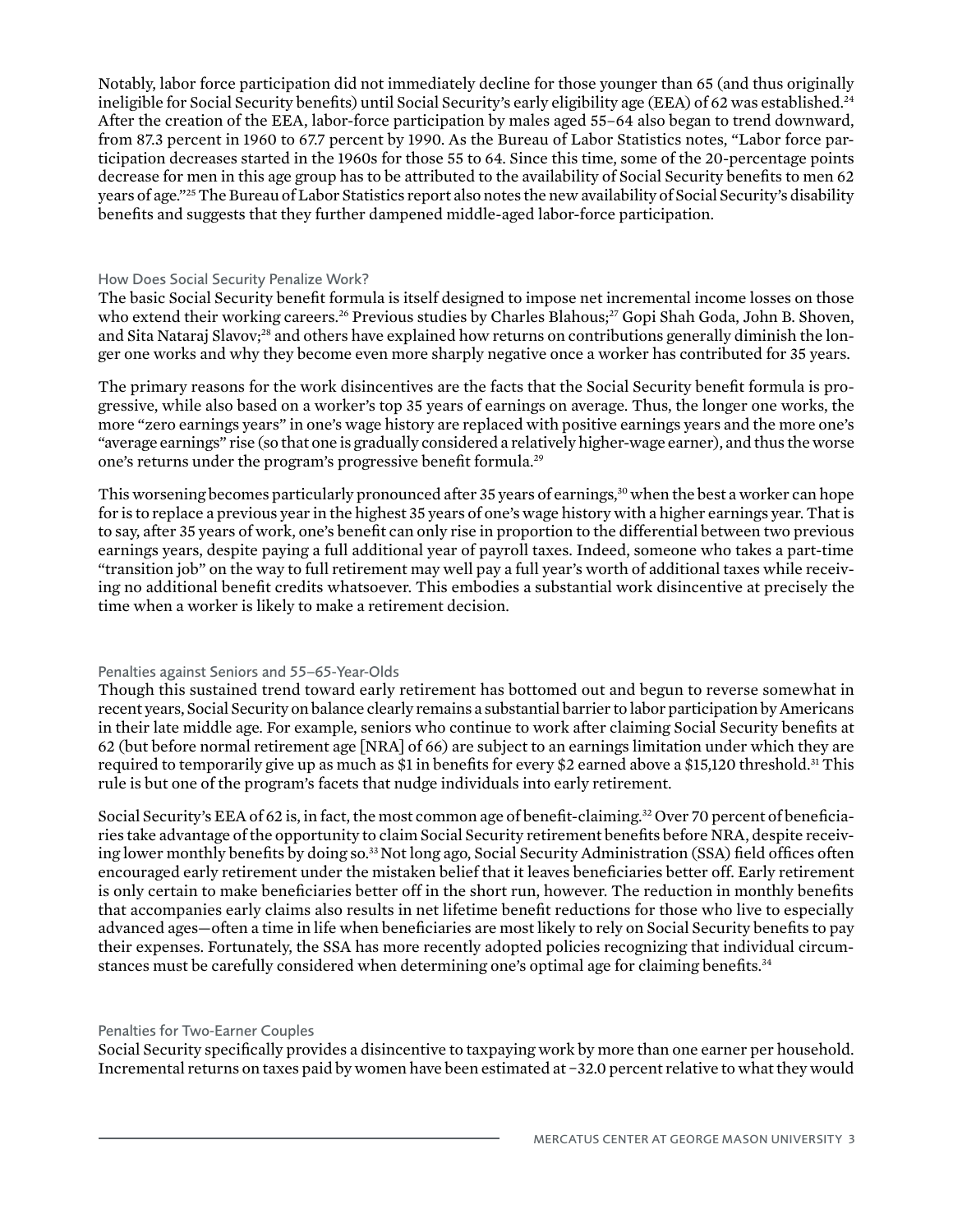receive by staying out of the paid workforce altogether and instead often collecting the nonworking spouse benefit.35 As a general rule, Social Security aggressively redistributes income from two-earner married couples to one-earner married couples, thus penalizing a household decision to have both spouses work and contribute payroll taxes. For example, a medium-wage two-earner couple, both born in 1955, can expect to receive back only 80 cents from Social Security on each dollar contributed (in present value), whereas a one-earner couple can expect to receive \$1.39.36 Today 61 percent of married women participate in the labor force, compared to only 32 percent in 1960—and there are more women than men in the modern-day workplace.37 Much of the original welfare system was designed to support single-earner families.38 As a result of changing demography, Social Security needs to reflect the evolving workplace and not penalize two-earner couples.

One reason for this income redistribution and these negative labor participation incentives is the structure of Social Security's nonworking spouse benefit. Individuals without any history of paid employment can be entitled to receive a benefit equal to 50 percent of their spouse's earned benefit. Consequently, an individual who is married to a high-wage earner may receive a benefit well exceeding what another individual might earn based on an entire working career of payroll tax contributions.

Despite the complexities involved in determining one's net effective tax rate on Social Security–covered work, there is evidence that individuals and two-earner couples do respond rationally to these disincentives. As Jeffrey B. Liebman, Erzo F. P. Luttner, and David G. Seif point out in a 2008 study, "Our estimates conclusively reject the notion that labor supply is completely unresponsive to the incentives generated by the Social Security benefit rules. We find reasonably robust and statistically significant evidence that individuals are more likely to retire when the effective marginal Social Security tax is high."39 For most seniors, these effective marginal tax rates are indeed enormously high.

These various features of Social Security—from the technical details of its benefit formula, to the earnings limitation, to the benefit eligibility at age 62, to the nonworking spouse benefit, to others—all act as a drag on labor-force participation and thus interfere with the goal of maximizing future economic growth.

## The Fiscal Importance of Labor-Force Participation

The financial unsustainability of current federal entitlement programs is substantially attributable to insufficient projected growth in the US labor force. This conclusion can be substantiated by some simple math. Social Security's initial benefit formula, for example, increases along with growth in the national Average Wage Index.<sup>40</sup> Because program payroll tax revenues also automatically grow with national wages, this benefit formula would be financially sustainable within a stable tax rate if the worker-to-beneficiary ratio never declined—or in other words, if gains in longevity and health were always matched by proportional increases in the duration of workers' taxpaying careers.<sup>41</sup> This proportionality, however, is not being maintained. Workerbeneficiary ratios are projected to become much more unfavorable going forward.

Though press attention rightly focuses on how the Baby Boomers' Social Security and Medicare benefit claims will increase federal spending, the other side of the coin is the corresponding reduction in labor force growth rates as the Boomers cease working. Whereas from 1963 through 1990 inclusive annual labor-force growth rates never once dropped below 1.2 percent despite periodic recessions, from 2019 onward labor force growth rates are projected never to exceed even half that rate (0.6 percent).<sup>42</sup> Thus, to the extent that Baby Boomers and subsequent generations perceive greater rewards for extending their working lives, the picture of our national economic future will brighten enormously.

It bears emphasis that workforce participation trends among those in their 60s are not driven primarily by issues of physical incapacity. Labor-force participation among males over 65 was much higher in the mid-20th century than it is now despite substantial gains in national health and longevity since then. Incentives have played a much greater role. Beyond the fact that it is generally more attractive to enjoy additional years of leisure rather than to continue work, our federal entitlement policies have made the decision to retire virtually irresistible financially as well. Given these incentives, it is unsurprising that our future economic growth outlook is depressed by current projections for labor-force participation, relative to what would be the case if more of our national gains in longevity and health were converted into longer periods of taxpaying work.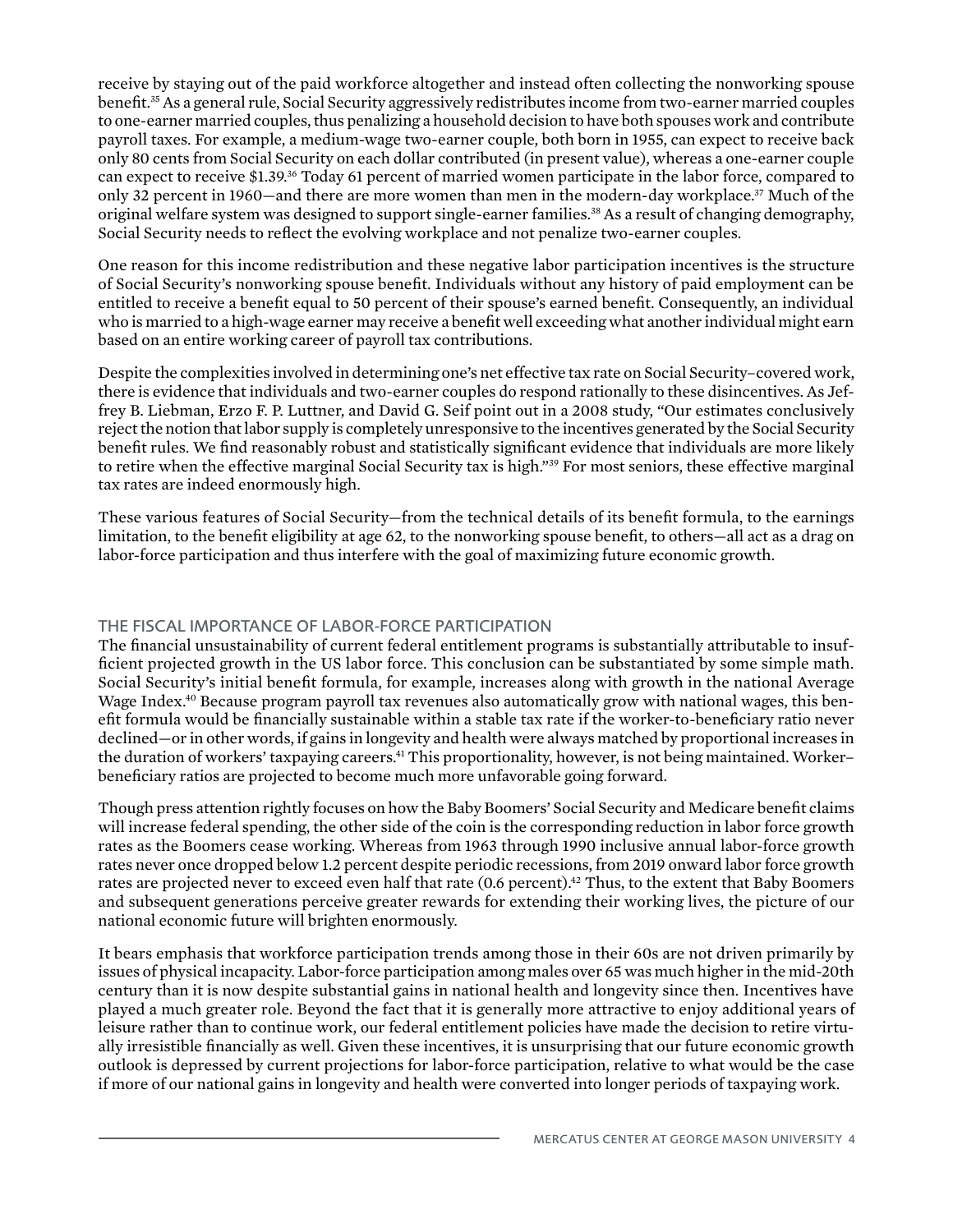The economic benefits of longer working careers well exceed, however, what is shown in federal scorekeepers' analyses of program finances. Repeal of the Social Security earnings limitation, for example, is scored under current SSA methodology as actuarially neutral, although it would almost certainly incentivize longer working careers, both generating additional government tax revenue and benefiting the economy as a whole. Similarly, proposals to raise Social Security's EEA of 62 are not scored by the Social Security actuaries as producing direct financial gains for the program, though the change would better incentivize taxpaying work by those in their early 60s.

A recent Congressional Budget Office (CBO) analysis of raising the EEA acknowledges this effect conceptually but does not attempt to quantify it: "This option also would probably lead workers to remain employed longer, which would increase the size of the workforce and boost federal revenues from income and payroll taxes. Moreover, the additional work would result in higher future Social Security benefits, although the increase in benefits would be smaller than the increase in revenues." But "the 10-year estimates for this option do not include those two effects."43 Other CBO analyses, including those of the Diamond-Orszag and the Bush Commission's proposals, quantify some potential advantages of reforming Social Security benefits for promoting economic growth. CBO found that the Bush Commission plan to constrain the growth of benefits beyond price inflation would increase national GNP relative to the budget baseline, whereas the Diamond-Orszag proposal to raise Social Security taxes would reduce it. These findings in turn reflected analyses that the Bush Commission proposal "could cause some people to work longer or harder,"44 whereas under the Diamond-Orszag proposal, "households would choose more leisure."45

Extended workforce participation would pay dividends for individual seniors as well as for the economy as a whole. As Butrica and her coauthors noted in 2004, "Working longer increases the net output and productivity of the economy, generates additional payroll and income tax revenue, and reduces the number of years that individuals receive retirement benefits. . . . [P]eople could increase their annual consumption at older ages by more than 25 percent simply by retiring at age 67 instead of age 62. The increased tax revenues generated by this work could be used to support a wide range of government services, including public support for the aged."<sup>46</sup>

For these and many other reasons, Social Security reform as well as broader entitlement reform should be undertaken with an eye toward rewarding those in late middle age who decide to extend their working careers.

## Social Security Reforms to Improve Work Incentives

## Bowles-Simpson and the Bipartisan Policy Center Plans

The impact of Bowles-Simpson and the Social Security reforms of the Bipartisan Policy Center (BPC) on work incentives vary depending on the specific provision examined. While some reforms encourage greater participation in economic activity, others limit the desirability of work and could incentivize even earlier retirement. Some proposals would encourage significant behavioral shifts while others would encourage only marginal changes.

Both plans include the following policy recommendations that would encourage greater labor force participation: adjusting the cost-of-living adjustment (COLA) to be indexed according to a Chained-CPI-U, to account for substitution effects as consumers change what goods they purchase in response to changes in prices; reducing the growth of benefits for the highest-earning beneficiaries; and indexing the benefit formula for longevity. Of these three reforms, indexing the COLA to Chained-CPI-U would most increase the desirability of individual saving. President Obama has also proposed indexing the COLA to the Chained-CPI-U in his FY 2014 budget.

The proposed CPI-U price index accounts for living expenses for around 87 percent of the US population. It is a measure of inflation facing all urban consumers. The current CPI-W index, however, measures the higher rate of inflation experienced by all urban workers, roughly 32 percent of the population.<sup>47</sup> Because the W index represents a subset of the U population, many Social Security recipients experience inflation-adjusted wages that exceed their actual cost-of-living increases. Adjusted wages in excess of inflation incentivizes less individual saving and lower labor-force participation in exchange for greater reliance on Social Security.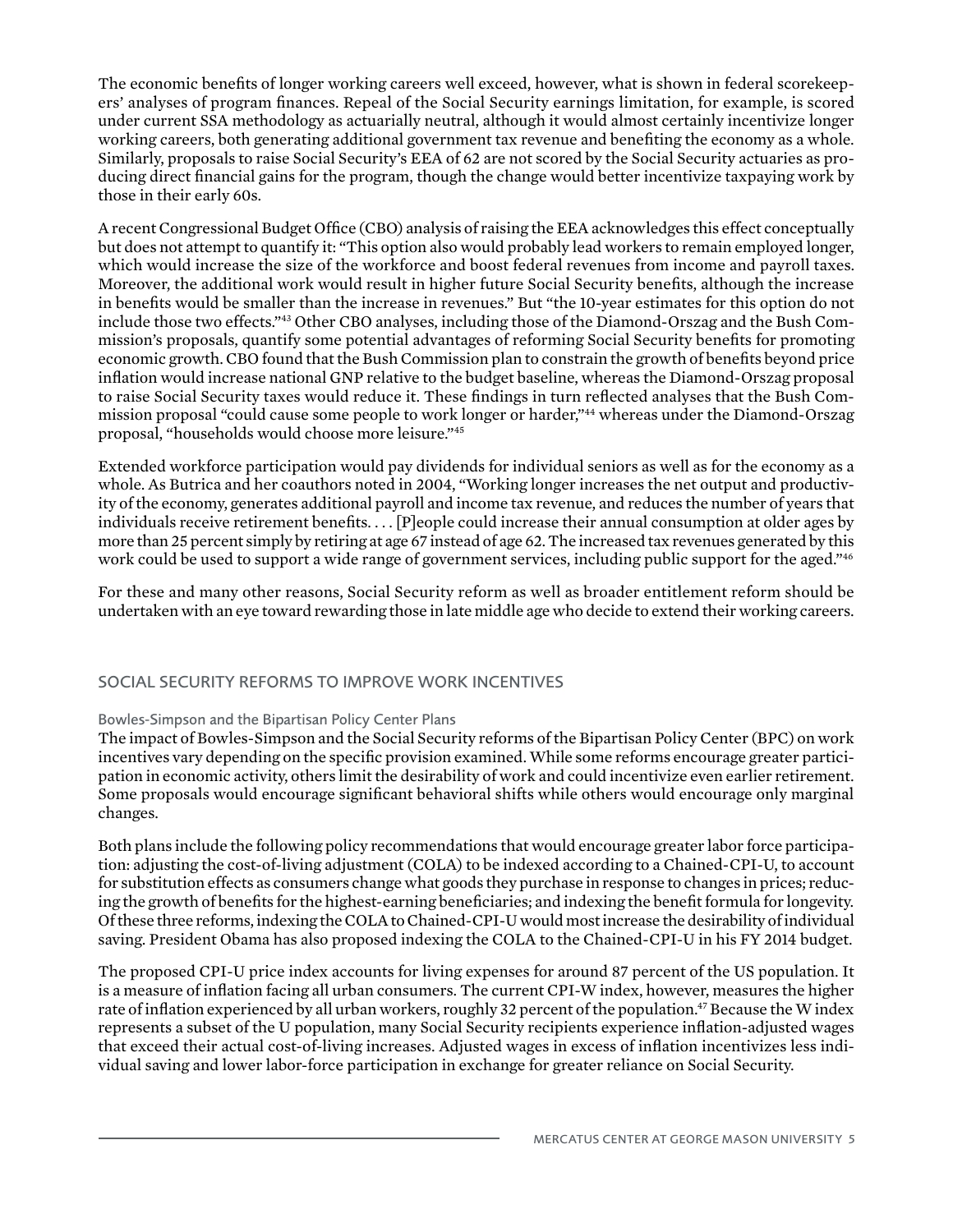The two other benefit reductions considered by the Bowles-Simpson and BPC plans are designed to make the benefit structure more progressive and to slow the growth of benefits for higher-income workers. The first would marginally reduce the growth of benefits for approximately the top 25 percent of beneficiaries. The proposal by BPC would slowly reduce the top bend point in the primary insurance amount (PIA) formula applied to a person's average indexed monthly earnings from 15 percent to 10 percent over a 30-year period.<sup>48</sup> For someone eligible for benefits in 2013, this percentage would apply to additional monthly covered earnings in excess of \$4,768. The Bowles-Simpson plan would also adopt a more progressive benefit formula that slows the growth of benefits for higher-income earners by expanding the amount of earnings at the bottom end that are covered by the 90 percent replacement rate and would subject higher-income earners to a new and lower top-end replacement rate of 5 percent. While this reform should encourage the top 25 percent of beneficiaries to work longer and save more, a more progressive benefit formula that gives a higher benefit amount to lower-income workers could have the opposite effect and would not encourage additional saving or longer labor-force participation.

The second benefit change considered by both Bowles-Simpson and BPC is to adjust benefits for expected increases in longevity. As Americans live longer, the financial commitment of Social Security increases as well. Lifetime benefits for Social Security recipients are greater than ever and will continue to increase. BPC would reduce benefits beginning in 2023 (after the full retirement age increases to 67 under current law) by 0.3 percent each year in order to offset part of the additional costs of estimated longevity increases. Bowles-Simpson would gradually increase both the early eligibility age and normal retirement age to account for increases in longevity. Adjusting Social Security to reflect increases in longevity would encourage greater labor-force participation and saving.

The following policy recommendations would penalize the decision to work and encourage earlier retirement: raising the amount of income subject to payroll taxes and increasing the special minimum benefit. Raising the amount of income subject to payroll taxes could have negative implications for investment and saving levels. I won't elaborate in detail in my testimony on the negative economic effects of raising payroll taxes, as previous witnesses have testified before this committee extensively on the topic.<sup>49</sup> But, in brief, raising Social Security payroll taxes would generally mean that people would work less, because the financial return from work has been decreased; save less, because they now have less after-tax income with which to save; and retire early, because the replacement rate of Social Security benefits will rise.<sup>50</sup>

The final policy recommendation from the BPC and Bowles-Simpson is to increase the special minimum benefit and to provide a "bump up" in benefits for beneficiaries in their 80s. The special minimum benefit was enacted in 1972 to provide minimum financial protection for low-income workers.<sup>51</sup> However, the current minimum benefit is adjusted for changes in prices, not wages. As wages have grown faster than prices, the PIA for most low-wage workers is higher than the special minimum PIA. The BPC plan would propose a special minimum benefit set at 133 percent of the poverty level for retirees with at least 30 years of covered work. The Bowles-Simpson plan would set the special minimum benefit at no less than 125 percent of the poverty level in 2017 and index it to wage growth thereafter. The proposed "bump up" is a small boost in income that retirees would receive between the ages of 81 and 85 (BPC plan), and for those on benefits 20 years after the earliest eligibility age (Bowles-Simpson), as saving levels tend to be significantly reduced once beneficiaries reach this age range.

The goal of the special minimum benefit and "bump up" for those in their 80s should be to reach beneficiaries who would otherwise be unable to provide for themselves rather than to provide a general welfare expansion for all retirees. Social Security's benefit structure already discourages labor-force participation. So, while we should definitely ensure that our society's most vulnerable members are protected against poverty, an expansion of the special minimum benefit should reach only those most in need in order to avoid having further negative impacts on the labor-force participation rate.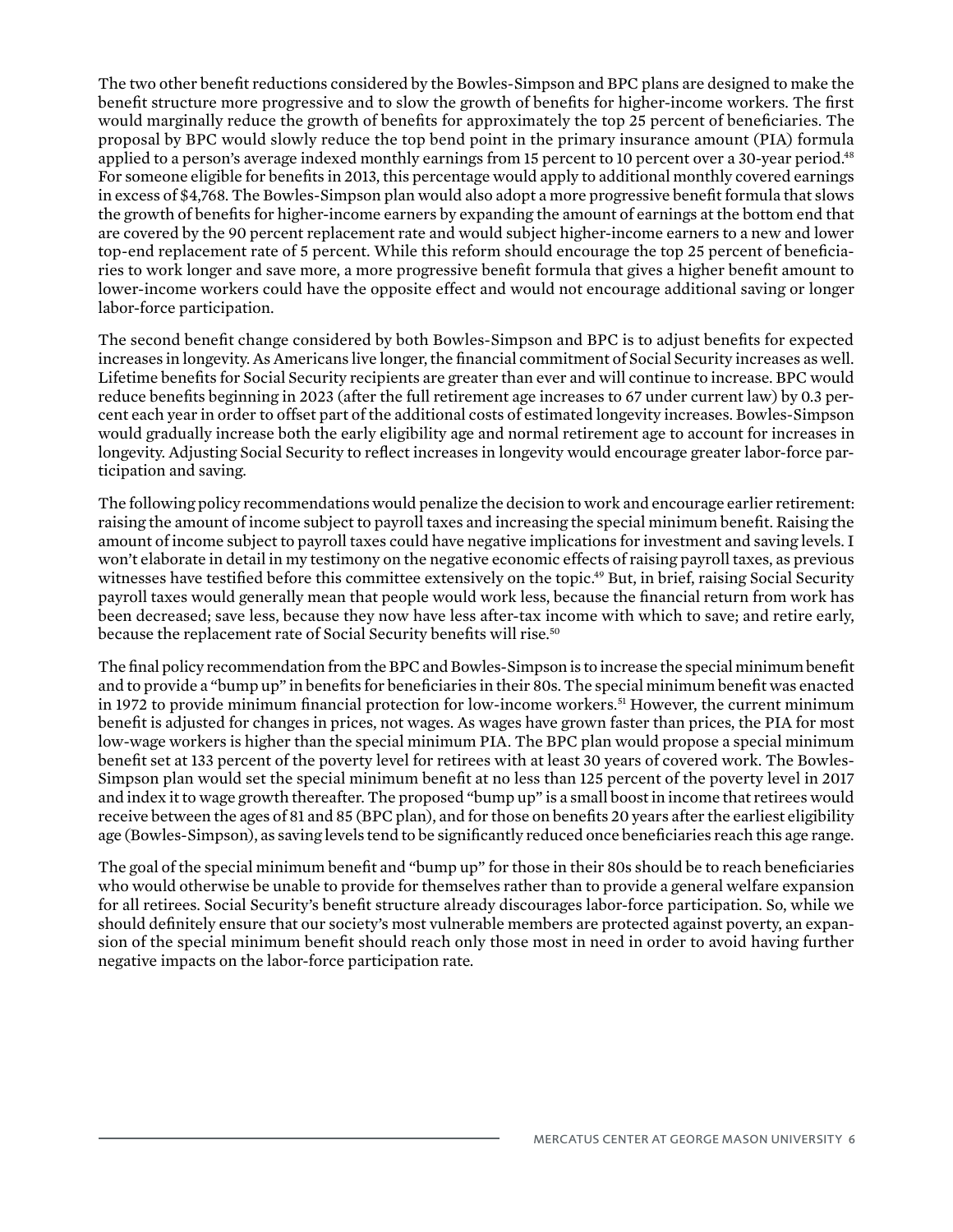#### Raising the Early Eligibility Age

With age 62 now the most popular age to claim benefits, raising the EEA would necessarily delay many claims and would likely correlate with continued employment.<sup>52</sup> Research has estimated that raising the EEA to 65 would increase long-run GDP by 3-4 percent.<sup>53</sup>

Several key points should be kept in mind with regard to raising the earliest eligibility age. First, an EEA increase of three years, for example, would merely bring the age of earliest eligibility to what it was at the program's inception; it would not begin to adjust for the substantial health and longevity gains since. Period life expectancy at birth has grown by more than 14 years since 1940, while life expectancy at 65 has grown by more than six years.<sup>54</sup>

Second, raising the EEA to bring it closer to the NRA would likely reduce poverty among seniors, as they would be subject to a smaller early retirement penalty. As previously noted, annual benefits under Social Security law are adjusted downward from full benefit levels in proportion to how early one claims before reaching the NRA. This keeps expected lifetime benefits constant, regardless of the age of claim; some of the risk of old-age poverty resides with seniors who retire early, have "too low" an annual benefit, and then outlive their other savings.

#### Increase the Delayed Retirement Credit

Another positive work incentive could be created by increasing the program's actuarial penalty for early retirement as well as its delayed retirement credit (DRC). The current actuarial penalty for early retirement is a 25 percent reduction in annual benefits for those who retire at 62, four years before the current NRA of 66, or about a 6 percent reduction for each year.

On the other hand, the delayed retirement credit is an 8 percent increase in annual benefits for each year (up to age 70) claims are delayed beyond the NRA. For someone delaying claiming benefits until age 70, this credit amounts to a 32 percent increase in the monthly benefit.<sup>55</sup> These current-law adjustments hold expected lifetime benefits constant for a typical retiree, and thus do not account for the value of additional payroll taxes likely contributed if an individual delays claiming benefits and continues working. Increasing these adjustments may better reflect the value of additional payroll taxes contributed by working seniors.

Offering the DRC as a lump-sum option could potentially provide an additional incentive to continue working, without adding a financial cost to the system. The current DRC offers an increase in one's monthly Social Security benefit proportional to the time over which the benefit claim is delayed. However, only a minority (between 5 and 6 percent in 2011) take advantage of this option.<sup>56</sup> It is also worth noting that more than 70 percent of those claiming retirement benefits in 2011 did so before their normal retirement age, thus receiving reduced monthly benefits.57 An option potentially more attractive to workers would be to allow an individual to receive the entire DRC as a lump sum when claimed, while also receiving the basic monthly benefit as it would have been calculated at NRA. This option could potentially allow claimants to receive a lump sum of tens of thousands dollars on the date of their delayed claim. Recent research by Jingjing Chai and his coauthors confirmed that offering a lump-sum option could boost the average retirement age by 1.5–2 years.58

The precise amount of a lump-sum DRC could be calculated to be the actuarial equivalent of the standard monthly DRC, thus creating no additional system costs but potentially spurring longer taxpaying work. But even if the lump sum were designed to be slightly smaller in present value than the DRC would have provided as a monthly benefit stream—thus producing a net improvement in system finances—many individuals might still find the lump-sum option more attractive because they would have immediate access to and control over the funds.

The various reforms mentioned above would likely be useful if enacted separately, but would work best in tandem. Steepening the actuarial penalty for early benefit claims could, despite its other policy benefits, potentially worsen some early claimants' subsequent risk of poverty if enacted as a standalone measure, but would not do so if accompanied by an increase in the EEA. If the NRA is increased while the EEA is held at the current age of 62, a higher minimum benefit could be offered to those in physically challenging jobs unable to work past age 62. However, it is worth noting that SSA only has wage data available and determining which individuals would be allowed a higher minimum benefit at EEA, instead of a regular actuarial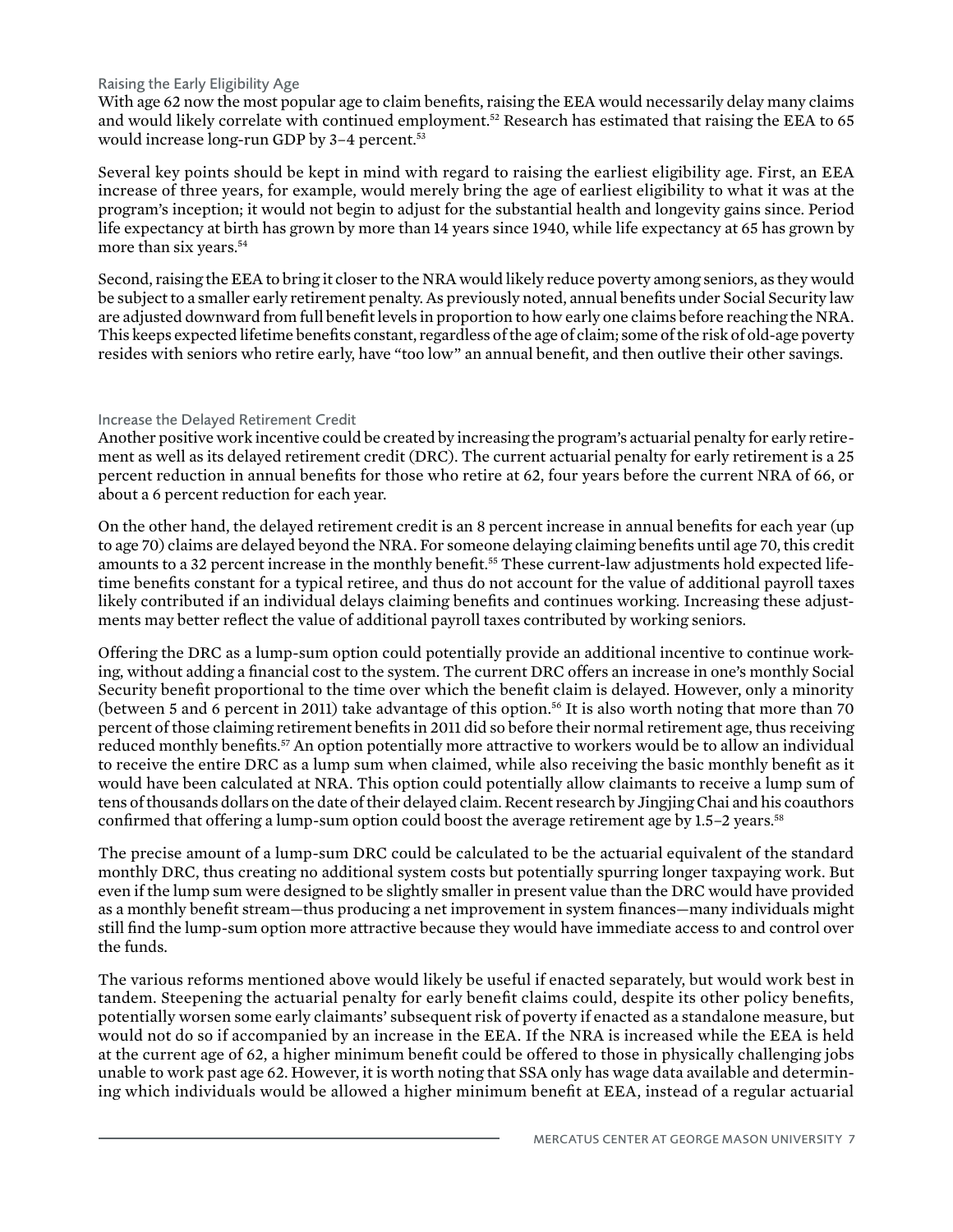reduction, would be administratively challenging and burdensome to say the least, and may be impossible to administer.

As mentioned earlier in my testimony, both the Bowles-Simpson and BPC plans would offer an increased minimum benefit to protect low-wage workers, as well as a bump-up in the benefit amount for those in their 80s and the long-term disabled. While the Bowles-Simpson plan recommends increasing the early eligibility and normal retirement ages, the plan also recommends that the Social Security Administration be tasked with designing a policy that would allow a hardship exemption for those that cannot physically work past age 62.

#### Adjust the Benefit Formula

Another potentially important work incentive reform would be to redesign the basic benefit formula so that it operates on each separate year of work rather than on one's career average earnings. As discussed previously, the current formula causes one's returns from Social Security to drop with extended work, as one's career average earnings rise and the system's progressive benefit formula thus delivers lower returns.

An alternative suggested by Charles Blahous, a public trustee for Social Security, would be to calculate benefits by considering every year of one's earnings, rather than only the highest average 35 years of earnings.<sup>59</sup> In addition to greatly improving work incentives for seniors, this reform would have other advantages. For example, the current formula often mistakes intermittent high-wage earners for low-wage earners because their career "average earnings" look the same. This confusion causes problems in the treatment of those who move in and out of Social Security coverage—for example, higher-wage state and local employees and immigrants, whom the formula mistakes for needy low-wage workers—necessitating complex fixes such as the Windfall Elimination Provision (WEP) and the Government Pension Offset (GPO). Such controversial complexities would become unnecessary if Social Security simply accrued proportional benefits with each additional year of taxpaying work, since all intermittent workers would be treated the same, more in the fashion of a traditional private-sector pension.

#### Constrain Nonworking Spouse Benefits for High Earners

Another work-incentive reform would be to gradually restrain the growth of nonworking spouse benefits associated with higher earners. The nonworking spouse benefit does play a useful role within Social Security by recognizing the value of stay-at-home work and of raising the next generation of wage earners. It is, however, inefficiently designed in that it is both regressive and a significant disincentive to paid employment. A twoearner couple both with low wages, for example, receives lower returns from Social Security than a high-wage one-earner couple,<sup>60</sup> despite the intended progressivity of the basic benefit formula.<sup>61</sup> Additionally, someone married to a high-earning spouse might well receive a higher nonworking spouse benefit than another individual might earn based on a full career of paying payroll taxes on modest annual earnings.

It is not necessary to eliminate the nonworking spouse benefit to address the inequities described above. One option is simply to constrain its growth so that no future nonworking spouse can receive a benefit exceeding the inflation-adjusted value of the benefits that today's low-wage workers receive based on a full career of payroll tax contributions.

#### Payroll Tax Relief

Others have suggested that payroll tax relief be offered to seniors who extend their working lives.<sup>62</sup> There are policy downsides to this approach. For example, it would reduce much-needed Social Security tax revenues, though it would increase regular income tax revenues. Also, if enacted in the wrong way, eliminating or reducing the payroll tax contributions for seniors could embody age discrimination. That said, the positive effects such a policy could have on labor participation by seniors should not be dismissed. Versions that avoid the agediscrimination pitfall have been put forward by Mark Warshawsky and John Shoven.63 The basic idea would be to establish a status of being "paid up" under Social Security after a given number of years of contributions (45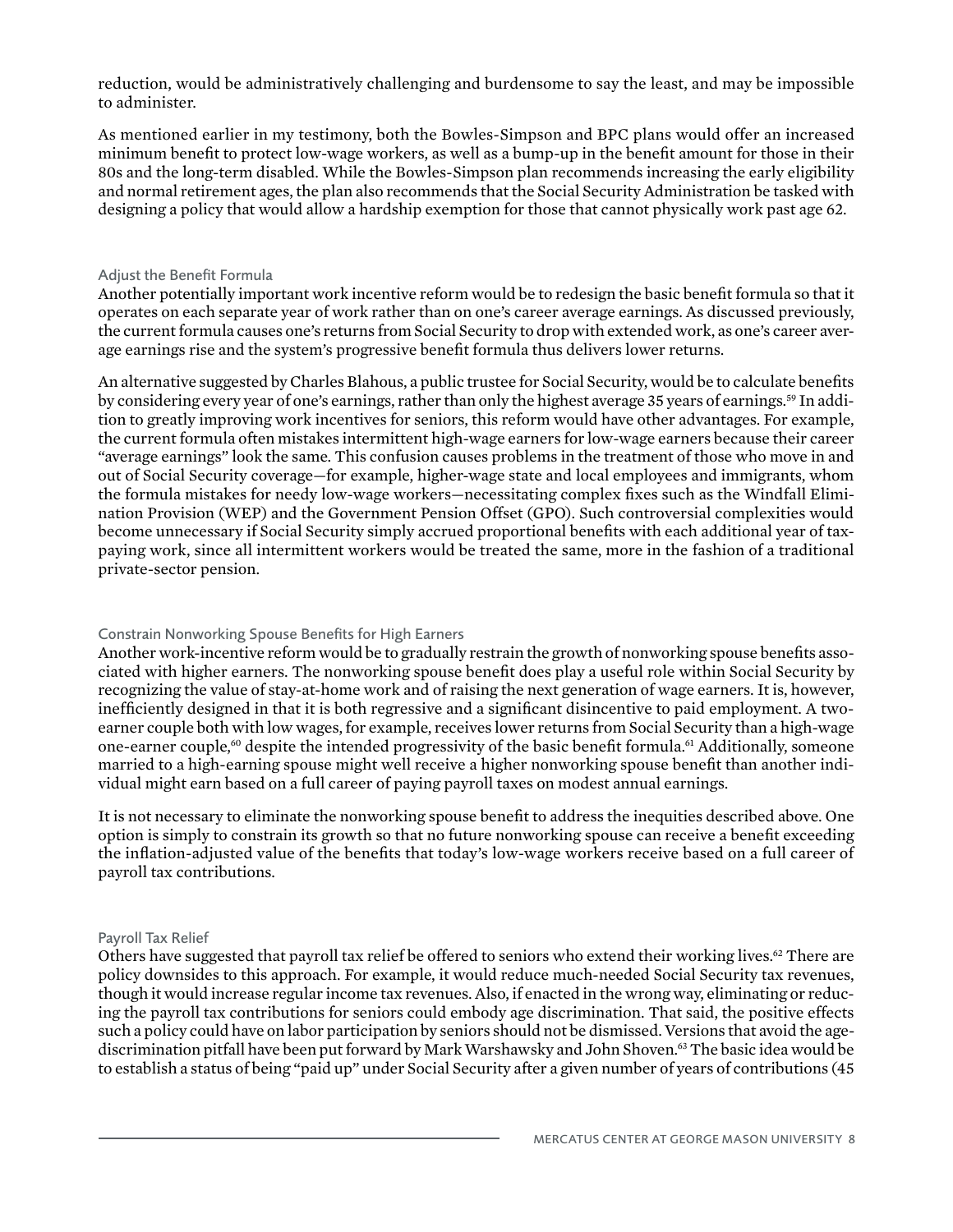in the Warshawsky formulation), after which no further payroll taxes would be collected. Notably, this change would offer a work incentive to individuals on the way to paid-up status, and not only upon reaching a given age.

One policy challenge associated with improving Social Security's work incentives is that doing so will likely shift the distribution of Social Security income somewhat from women (who are more likely to have work interruptions to bear and raise children) to men (who are more likely to have longer working careers). This income shift is indeed a likely effect of enacting work-incentive repairs in isolation, and it is a concern if one wishes to preserve the full amount of income redistribution from men to women that occurs under current-law Social Security. The concern can be addressed, however, by making the basic benefit formula incrementally more progressive at the same time that work incentive improvements are enacted.<sup>64</sup>

There is no way to know for certain how much Americans in late middle age would respond to reforms to render Social Security friendlier to those who extend their working careers. Evidence from Liebman, Luttner, and Seif suggests that there would be a positive labor supply effect and thus a positive effect on federal revenues, retirement income security, and broader economic growth.65 At a time when America desperately needs the labor productivity of our skilled, healthiest younger seniors to foster economic growth, we would do well to advance a Social Security system that sides with those who provide us with the benefits of their continued work.

#### Financial Literacy

The Social Security Administration plays a unique role in the financial security of millions of Americans, and in helping people better prepare for retirement. Therefore, both the Bowles-Simpson and BPC plans encourage the SSA to increase financial literacy efforts to inform people about their retirement choices and to increase savings. Specifically, the BPC plan

directs SSA to revise aggressively its communications and messaging around the retirement choice. The material provided to workers during their careers about the retirement decision must more clearly show the implications of collecting benefits at different ages. It must highlight the permanent financial consequences of this choice, not only for workers, but for spouses and survivors as well. In particular, SSA should remind workers of uncertainties in retirement, such as potential health-care costs and the possibility that they may live for many years after retiring.

Although people are living longer, a significant fraction of workers continues to start receiving Social Security benefits early, though this permanently reduces monthly benefits. Research links financial literacy and saving behavior, indicating that the less financially literate are also less likely to plan for retirement.<sup>66</sup> Better informing people about the full costs of claiming benefits early may lead to more people choosing to delay claiming until the full retirement age, or longer, thus improving labor-force participation among seniors. For example, an innovative study by Jeff Brown, Arie Kapteyn, and Olivia Mitchell uses the American Life Panel to experiment with different ways of framing monthly benefit information. The authors hold constant the factual information presented but vary how the information is presented to highlight the financial gains of delaying or claiming. That study finds that framing information strongly shaped respondents' expected claiming ages.<sup>67</sup>

Promoting financial literacy should be done regardless of any Social Security reform plan, in part because research finds differences between how much people expect to receive in Social Security benefits when they retire and what they actually receive. For example, only 19 percent of workers can correctly identify the age at which they will be eligible for full benefits from Social Security.68 Further, the 2011 Retirement Confidence Survey (RCS) found that current workers are half as likely to expect Social Security to provide a major share of their income in retirement (33 percent) as current retirees are to say Social Security makes up a major share of their income (68 percent).<sup>69</sup> However, research conducted by the Employee Benefit Research Institute (EBRI) found that 60 percent of those aged 65 or older received at least three-quarters of their income from Social Security in 2009.70 Additionally, although people are living longer, a significant fraction of workers continues to take Social Security benefits at age 62 even though this permanently reduces monthly benefits for the rest of their lives. Research also links financial literacy and saving behavior, indicating that the less financially literate are also less likely to plan for retirement.<sup>71</sup>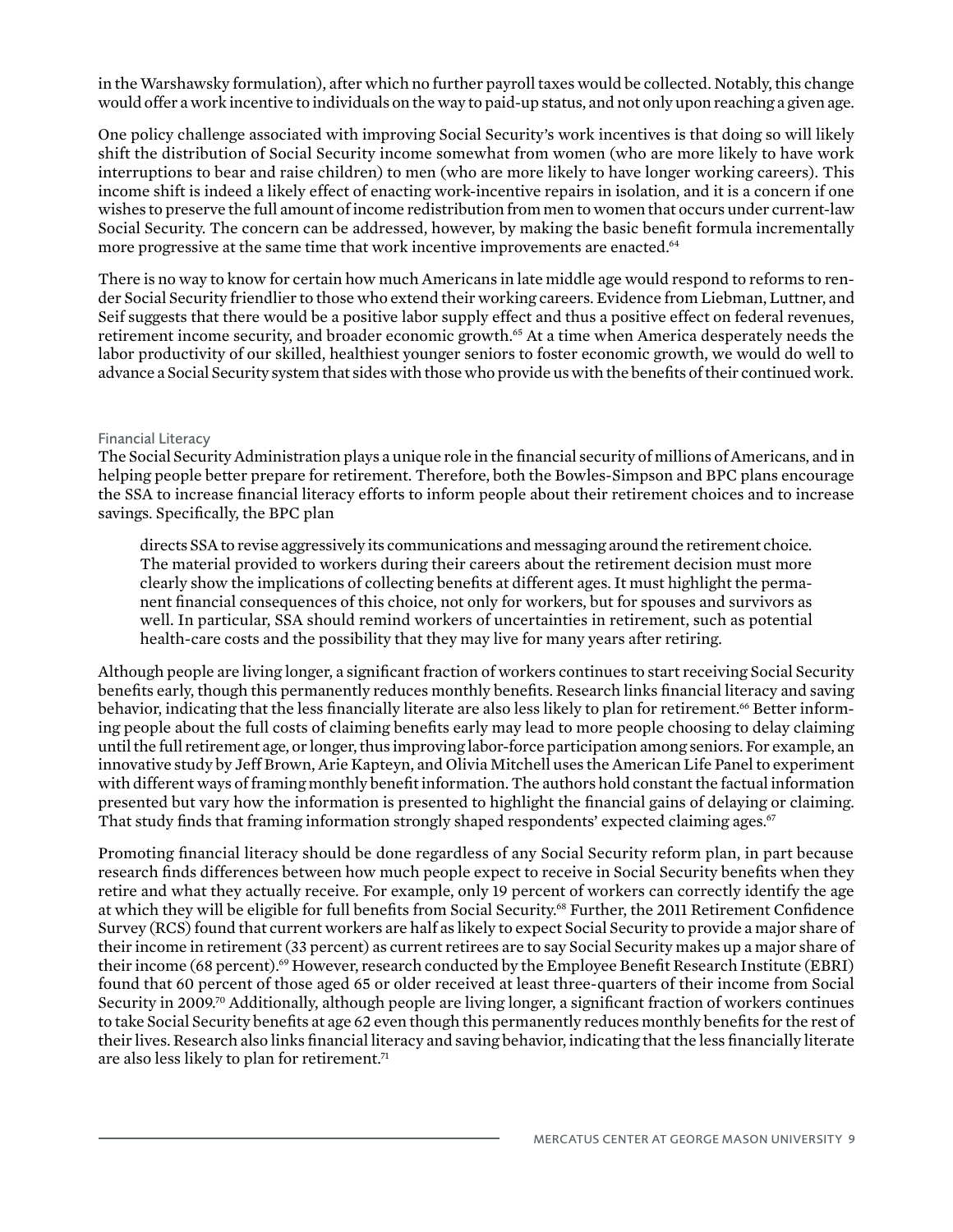A number of Social Security reforms could be implemented that provide incentives to healthy seniors to continue working. Some of these changes would produce net direct savings for the program, whereas others would benefit individual participants at some expense to program finances. The following often-discussed proposals to raise Social Security eligibility ages would likely have a positive effect on worker output and economic growth.

#### **CONCLUSION**

Social Security faces real financial challenges. Dismissing the real and current fiscal challenges facing the Social Security system and kicking the "reform can" further down the road will only increase the severity of the burden associated with reforms when they inevitably must take place.

In order to ensure that Social Security remains solvent and continues to provide retirement security for generations to come, while minimizing the burden on current and future generations, reforms must happen sooner rather than later. The Social Security Trustees

recommend that lawmakers address the projected trust fund shortfalls in a timely way in order to phase in necessary changes and give workers and beneficiaries time to adjust to them. Implementing changes soon would allow more generations to share in the needed revenue increases or reductions in scheduled benefits. Social Security will play a critical role the lives of 56 million beneficiaries and 159 million covered workers and their families in 2012. With informed discussion, creative thinking, and timely legislative action, Social Security can continue to protect future generations.72

These reforms should not only address the program's fiscal solvency issues, but also remove the disincentives to working later in life.

Thank you again for your time and this opportunity to testify today. I look forward to your questions.

#### **ENDNOTES**

- 1. The data are available from Yahoo Finance's Historical Prices calculator, http://finance.yahoo.com/q/hp?s=%5eGSPC+Historical+Prices. S&P 500 index value at market close on October 10, 2007, was 1562.47. Index value at close on March 9, 2009, was 676.53. The National Bureau of Economic Research, the arbiter of the start and end dates of a recession, determined that the recession that began in December 2007 ended in June 2009, roughly coinciding with the peak and trough dates of the S&P 500 index.
- 2. Michael D. Hurd and Susann Rohwedder, "The Effects of the Economic Crisis on the Older Population" (MRRC Working Paper No. 2010- 231, Michigan Retirement Research Center, Ann Arbor, MI, 2010).
- 3. The Health and Retirement Study is a longitudinal survey of health, retirement, and aging that has been conducted every two years since 1992 and interviews more than 22,000 Americans over the age of 50. For more information on the study, see http://hrsonline.isr.umich. edu.
- 4. Hurd and Rohwedder, "Effects of the Economic Crisis."
- 5. US Bureau of Labor Statistics, Labor Force Statistics from the Current Population Survey, accessed May 15, 2012, www.bls.gov/data/# unemployment.
- 6. US Bureau of Labor Statistics, "Employment Status of the Civilian Noninstitutional Population by Age, Sex, and Race," Labor Force Statistics from the Current Population Survey, accessed May 15, 2012, http://www.bls.gov/web/empsit/cpseea13.htm.
- 7. Jason Fichtner, John Phillips, and Barbara Smith, "Retirement Behavior and the Global Financial Crisis" (Working Paper 2011-10, Pension Research Council, Philadelphia, PA, November 2012), http://www.pensionresearchcouncil.org/publications/document.php?file=980 or http://www.pensionresearchcouncil.org/publications/0-19-966069-7.php (sign-in only).
- 8. Congressional Budget Office, "Estimates of Potential GDP and the Related Unemployment Rate," February 5, 2013, http://www.cbo.gov /publication/43903. The spreadsheets span January 1991 to February 2013.
- 9. What is described here are the expectations of working past either age 62 or age 65. Michael Hurd, Monika Reti, and Susann Rhowedder have found that these retirement expectations are predictive of actual retirement. Hurd, Reti, and Rohwedder, "The Effect of Large Capital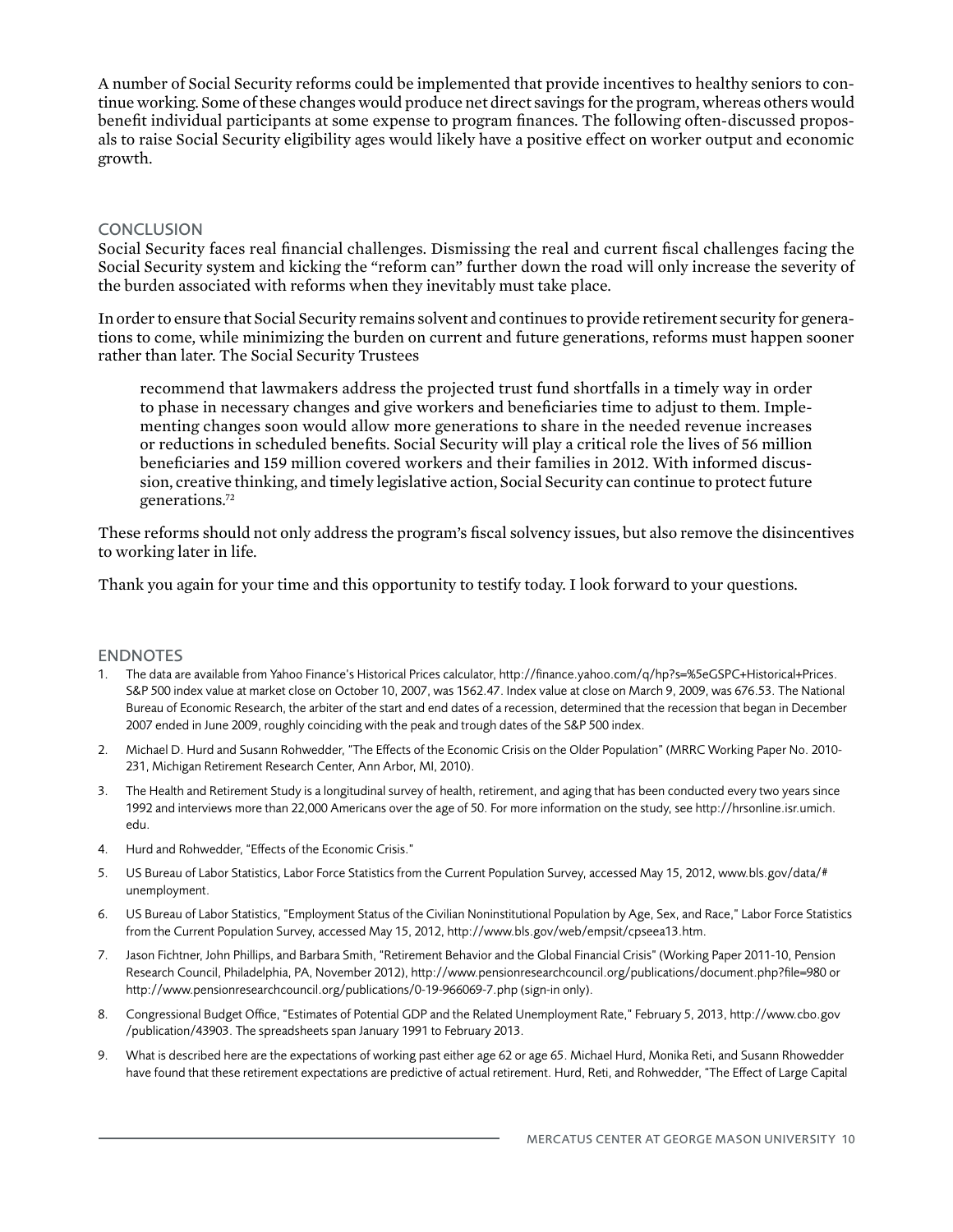Gains or Losses on Retirement," in *Developments in the Economics of Aging*, ed. David A. Wise (Chicago: University of Chicago Press, 2005).

- 10. In this context, "retirement plans" refers to peoples' goals, strategies, and behaviors, not to defined-contribution or defined-benefit retirement plans.
- 11. Gary Bosworth and Gary Burtless, "Recessions, Wealth Destruction, and the Timing of Retirement" (CRR Working Paper No. 2010-22, Center for Retirement Research at Boston College, Chestnut Hill, MA, 2010). The timing of retirement can be affected by more than age, including accumulated savings, the availability of an employer-provided pension, the willingness or ability to continue working part-time in retirement, personal health, access to health coverage, and general economic conditions.
- 12. Emy Sok, "Record Unemployment among Older Workers Does Not Keep Them Out of the Job Market," US Bureau of Labor Statistics, Issues in Labor Statistics, Summary 10-04, March 2010, www.bls.gov/opub/ils//summary\_10\_04/older\_workers.htm.
- 13. Julie M. Whittaker, "Unemployment and Older Workers" (CRS Report for Congress, Congressional Research Service, August 29, 2007), http://www.aging.senate.gov/crs/pension27.pdf.
- 14. Bosworth and Burtless, "Recessions, Wealth Destruction, and the Timing of Retirement."
- 15. Social Security benefits taken between ages 62 and the full retirement age (FRA), currently 65 or 66 depending on birth year, are actuarially reduced so that the expected value of total lifetime benefits received is approximately the same regardless of when benefits are claimed.
- 16. Income earned by individuals who claim benefits prior to attaining the full retirement age (FRA) is subject to the retirement earnings test. There are two different exempt amounts depending on when the individuals attain FRA. For individuals claiming benefits and working in 2012 but attaining FRA in 2013 or later, the annual exempt amount in 2013 is \$15,120. For those individuals attaining FRA in 2013, the exempt amount is \$40,080 and applies only to income earned in the months prior to attaining FRA. After attaining FRA, individuals are no longer subject to the earnings test. SSA withholds \$1 in benefits for every \$2 in earnings in excess of the lower exempt amount and \$1 in benefits for every \$3 of earnings in excess of the higher exempt amount. US Social Security Administration, "Exempt Amounts under the Earnings Test," http://www.ssa.gov/oact/cola/rtea.html.
- 17. US Social Security Administration, "Retirement Planner: Getting Benefits While Working," http://www.ssa.gov/retire2/whileworking.htm.
- 18. For a summary of research work on this area, see Richard Burkhauser, Alan Gustman, John Laitner, Olivia S. Mitchell, and Amanda Sonnega, "Social Security Research at the Michigan Retirement Research Center," *Social Security Bulletin* 69, no. 4 (2009).
- 19. An aged beneficiary or "unit" is either a married couple living together or a nonmarried person, which also includes persons who are separated or married but not living together. A married couple's age is defined as the age of the husband—unless he is under age 55 and the wife is 55 or older, in which case it is the age of the wife. The example in the paper refers to aged units that are 65 years of age or older. In this case, the age of the married couple is the age of the husband if he is 65 or older; if the husband is younger than 55 and the wife is aged 65 or older, the age of the married couple is the age of the wife. See: http://www.socialsecurity.gov/policy/docs/chartbooks/fast\_facts/.
- 20. United States Social Security Administration, "Relative Importance of Social Security, 2008," *Fast Facts & Figures*, August 2010, http:// www.ssa.gov/policy/docs/chartbooks/fast\_facts/2010/fast\_facts10.html#agedpop.
- 21. Michael D. Hurd and Susann Rohwedder, "The Effects of the Economic Crisis on the Older Population" (MRRC Working Paper No. 2010- 231, Michigan Retirement Research Center, Ann Arbor, MI, 2010).
- 22. Gayle Reznik, David Weaver, and Andrew Biggs, "Social Security and Marginal Returns to Work near Retirement" (SSA, April 2009), http://www.ssa.gov/policy/docs/issuepapers/ip2009-02.html.
- 23. Barbara A. Butrica, Richard W. Johnson, Karen E. Smith, and Eugene Steuerle, *Does Work Pay at Older Ages?* (Washington, DC: Urban Institute, December 2004), http://www.urban.org/uploadedpdf/411121\_DoesWorkPay.pdf.
- 24. Geoffrey Kollmann, "Social Security: Summary of Major Changes in the Cash Benefits Program," May 18, 2000, http://www.ssa.gov /history/reports/crsleghist2.html. The option was created for women in the 1956 amendments and for men in the 1961 amendments.
- 25. Fullerton, "Labor Force Participation."
- 26. SSA, "When to Start Receiving Retirement Benefits," August 2012, http://www.socialsecurity.gov/pubs/10147.pdf.
- 27. Charles Blahous, "Social Security and Work," *National Affairs* 2 (Winter 2010).
- 28. Gopi Shah Goda, John B. Shoven, and Sita Nataraj Slavov, "Removing the Disincentives in Social Security for Long Careers," NBER, December 15, 2006, http://www.nber.org/programs/ag/rrc/NB06-06%20Goda,%20Shoven,%20Slavov%20FINAL.pdf.
- 29. See Testimony of Charles Blahous before the Subcommittee on Social Security of the U.S. House of Representatives Committee on Ways and Means, July 8, 2011, http://waysandmeans.house.gov/uploadedfiles/blahoustestimony78.pdf.
- 30. Goda, Shoven, and Slavov, "Removing the Disincentives."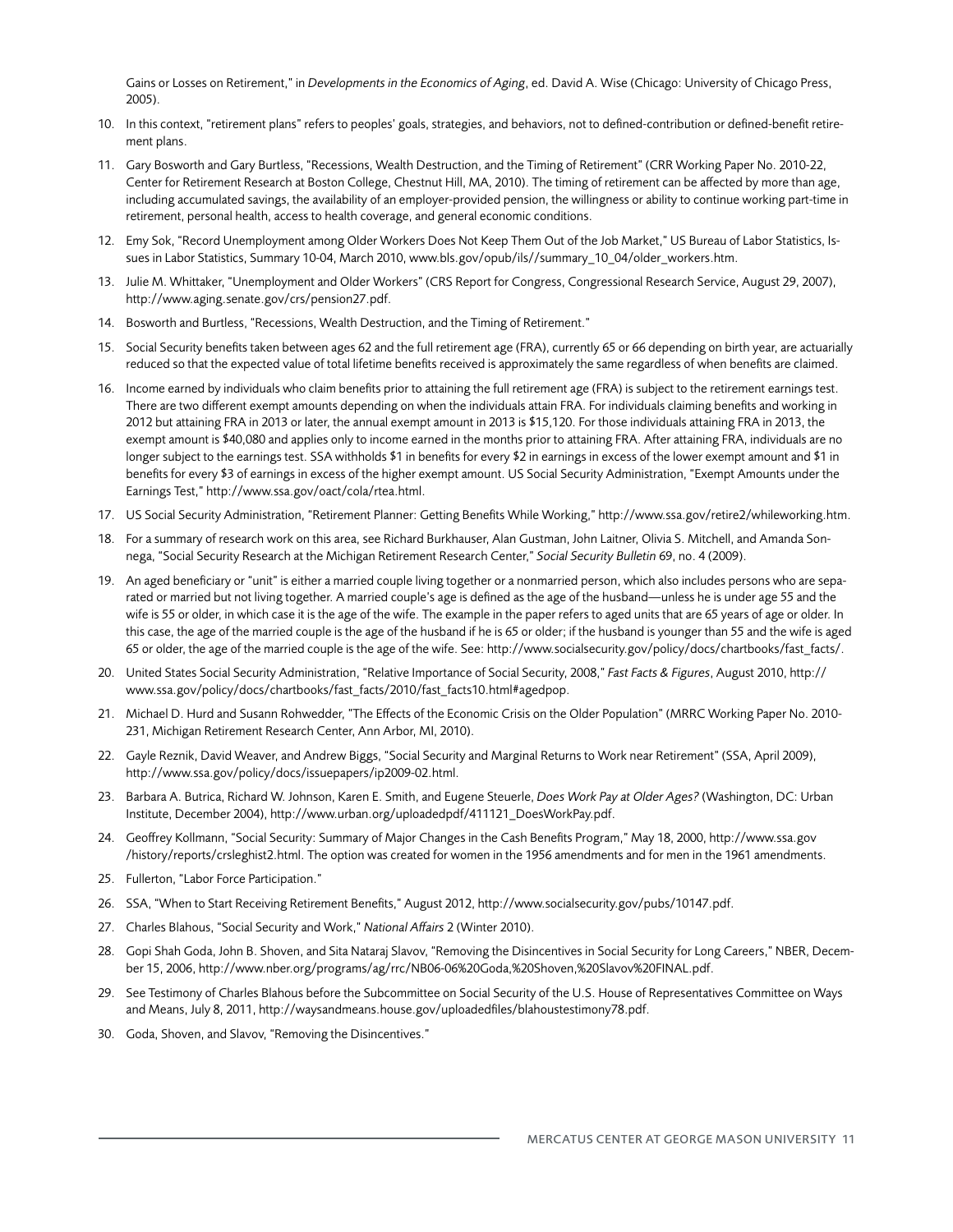- 31. SSA, *How Work Affects Your Benefits*, 2013, www.ssa.gov/pubs/EN-05-10069.pdf.
- 32. SSA, "Annual Statistical Supplement, 2012," http://www.ssa.gov/policy/docs/statcomps/supplement/2012/6b.html#table6.b5.
- 33. Ibid.
- 34. SSA, "When to Start Receiving Retirement Benefits," August 2012, http://www.socialsecurity.gov/pubs/10147.pdf.
- 35. April 2007 memorandum from SSA to Charles Blahous.
- 36. Social Security Online, "Moneys Worth Ratios Under the OASDI Program for Hypothetical Workers," Actuarial Publications, http://www .ssa.gov/OACT/NOTES/ran7/index.html.
- 37. US Census Bureau, "Table 597. Labor Force Participation Rate by Marital Status, Sex, and Age: 1960 to 2010," http://www.census.gov /hhes/www/income/data/historical/people/2011/P05AR\_2011.xls; US Census Bureau, table P-5, "Regions-People by Median Income and Sex," http://www.census.gov/compendia/statab/2012/tables/12s0597.xls.
- 38. *The Economist*, "We Did It!," December 30, 2009, http://www.economist.com/node/15174489.
- 39. See Jeffrey B. Liebman, Erzo F. P. Luttner, and David G. Seif, "Labor Supply Responses to Marginal Social Security Benefits: Evidence from Discontinuities," May 8, 2009, http://www.nber.org/~luttmer/ssbenefitlink.pdf.
- 40. The Average Wage Index is a measure of average wages in the economy as a whole. It is explained in greater detail in a number of Social Security Administration Office of the Actuary publications, including "Average Wages for Indexing Under the Social Security Act," Actuarial Note 103, May 1981, http://www.ssa.gov/oact/NOTES/note1980s/note103/introduction.html.
- 41. This scenario is complicated somewhat by the fact that benefits after initial claim are adjusted for growth in the Consumer Price Index, but it is nevertheless true as a zeroth-order approximation.
- 42. Social Security Trustees Report.
- 43. *Reducing the Deficit: Spending and Revenue Options* (Washington, DC: CBO, March 2011), http://www.cbo.gov/ftpdocs/120xx /doc12085/03-10-ReducingTheDeficit.pdf, page 63.
- 44. Holtz-Eakin to Craig, "Long-Term Analysis of Plan 2."
- 45. Holtz-Eakin to Craig, "Diamond-Orszag Social Security Plan."
- 46. Butrica et al., "Does Work Pay at Older Ages?"
- 47. US Bureau of Labor Statistics, "Chapter 17. The Consumer Price Index," updated 06/2007, http://www.bls.gov/opub/hom/pdf/homch17 .pdf
- 48. For an explanation for the Primary Insurance Amount (PIA) and the Average Indexed Monthly Earnings (AIME), see: http://www.ssa.gov /oact/cola/piaformula.html
- 49. See, for example, http://waysandmeans.house.gov/calendar/eventsingle.aspx?EventID=247231.
- 50. See, for example, Andrew Biggs, Statement before the United States House of Representatives, Committee on Ways and Means, Social Security Subcommittee. June 23, 2011. http://waysandmeans.house.gov/UploadedFiles/Biggs.pdf.
- 51. http://www.socialsecurity.gov/retirementpolicy/projections/special-minimum.html.
- 52. American Academy of Actuaries, "Raising the Retirement Age for Social Security," Issue Brief, October 2010, http://www.actuary.org /pdf/socialsecurity/Social\_Sec\_Retirement\_Age\_IB\_FINAL\_10\_7\_10\_2.pdf; Andrew G. Biggs, "The Case for Raising Social Security's Early Retirement Age," Retirement Policy Outlook, October 27, 2010, http://www.aei.org/outlook/100999; Richard W. Johnson, "Raise the Retirement Age, but Protect Those Who Can't Work," Urban Institute, February 28, 2011, http://www.urban.org/publications/901411 .html.
- 53. Biggs, "The Case for Raising Social Security's Early Retirement Age." http://www.aei.org/article/economics/retirement/the-case-for -raising-social-securitys-early-retirement-age/.
- 54. Social Security Online, "Period Life Expectancy," Actuarial Publications, 2012 Trustees Report. http://www.ssa.gov/OACT/TR/2012/lr5a3. html.
- 55. SSA, "When to Start Receiving Retirement Benefits."
- 56. SSA, "Old-Age, Survivors, and Disability Insurance: Benefits Awarded." http://www.ssa.gov/policy/docs/statcomps/supplement/2012 /6b.html#table6.b5
- 57. SSA, "Old-Age, Survivors, and Disability Insurance: Benefits Awarded." http://www.ssa.gov/policy/docs/statcomps/supplement/2012 /6b.html#table6.b3.
- 58. Jingjing Chai, Raimond Maurer, Olivia S. Mitchell, and Ralph Rogalla, "Exchanging Delayed Social Security Benefits for Lump Sums: Could This Incentivize Longer Work Careers?" University of Michigan Retirement Research Center Working Paper WP 2012-266, October 2012, http://papers.ssrn.com/sol3/papers.cfm?abstract\_id=2239775.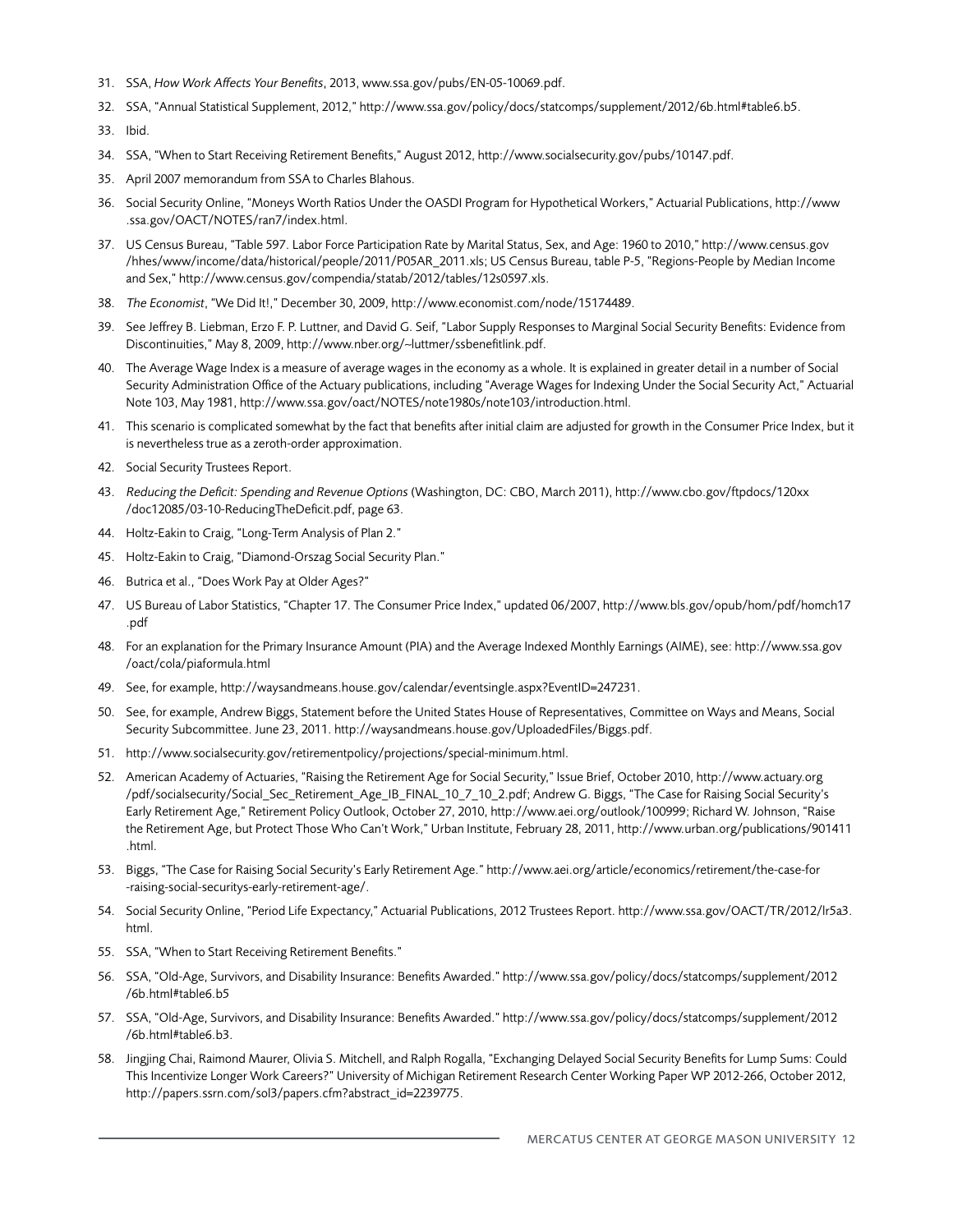- 59. Testimony of Charles Blahous. Subcommittee on Social Security, Ways & Means Committee, July 8, 2011. http://waysandmeans.house .gov/uploadedfiles/blahoustestimony78.pdf.
- 60. For these purposes a "low-wage" worker has wages equal to 45 percent of the Average Wage Index and a "high-wage" worker has wages equal to 160 percent of the average wage index, per the conventions of the Social Security Administration Actuary. Two low-wage workers thus have combined earnings that are considerably less than those of a high-wage worker. See various actuarial notes published at http:// www.ssa.gov/OACT/NOTES/ran3/index.html.
- 61. Social Security Online, "Moneys Worth Ratios."
- *62. Biggs, Wall Street Journal*, April 24, 2012. http://online.wsj.com/article/SB10001424052702303592404577361983164779666.html.
- 63. Memorandum from Stephen C. Goss, Alice H. Wade, and Christopher J. Chaplain to Mark Warshawsky, "Estimated Financial Effects of 'A Reform Proposal to Make Social Security Financially Sound, Fairer, and More Progressive,'" September 17, 2008, http://www.ssa.gov /OACT/solvency/Warshawsky\_20080917.pdf; Goda, Shoven, and Slavov, "Removing the Disincentives."
- 64. For details on provisions that would both increase system progressivity while preserving work incentives, see Charles Blahous, "Seizing the Common Ground," in Blahous, *Social Security: The Unfinished Work* (Stanford: Hoover Institution Press, 2010).
- 65. Liebman, Luttner, and Seif, "Labor Supply Responses."
- 66. See, for example, Annamaria Lusardi, "'Americans' Financial Capability" (PRC Working Paper No. WP2011-02, Pension Research Council, The Wharton School, Philadelphia, University of Pennsylvania, 2011); and Annamaria Lusardi and Olivia Mitchell, "How Ordinary consumers Make Complex Economic Decisions: Financial Literacy and Retirement Readiness" (NBER Working Paper No. 15350, Cambridge, MA: National Bureau of Economic Research, 2009).
- 67. Jeff Brown, Arie Kapteyn and Olivia Mitchell. 'Framing Effects and Social Security Claiming Behavior.' Working Paper WR-793-SSA. RAND Corporation Financial Literacy Center. 2010.
- 68. Employee Benefits Research Institute (EBRI), Mathew Greenwald & Associates, Inc. Retirement Confidence Survey. 2007. http://www. ebri.org/surveys/rcs/.
- 69. The percentages in parentheses refer to the fraction of respondents reporting the stated response.
- 70. Employee Benefit Research Institute (EBRI). EBRI Databook on Employee Benefits, Chapter. 7, Updated October 2010. Accessed March 20, 2011. http://ebri.org/pdf/publications/books/databook/DB.Chapter%2007.pdf.
- 71. See, for example: Lusardi, Annamaria (2011). "'Americans' Financial Capability." PRC Working Paper No. WP2011-02. Philadelphia, PA: Pension Research Council. The Wharton School. University of Pennsylvania; Lusardi, Annamaria and Olivia Mitchell (2006). 'Financial Literacy and Planning: Implications for Retirement Wellbeing.' MRRC Working Paper No. 2006-114. Ann Arbor, MI: Michigan Retirement Research Center; Lusardi, Annamaria and Olivia Mitchell (2007). "Baby Boomer Retirement Security: The Role of Planning, Financial Literacy, and Housing Wealth." *Journal of Monetary Economics*. Volume 54, pages 205-224; Lusardi, Annamaria and Olivia Mitchell (2008). 'Planning and Financial Literacy: How Do Women Far?' *American Economic Review*. Volume 98, pages 413-417; and Lusardi, Annamaria and Olivia Mitchell (2009). 'How Ordinary consumers Make Complex Economic Decisions: Financial Literacy and Retirement Readiness.' NBER Working Paper No. 15350. Cambridge, MA: National Bureau of Economic Research.
- 72. Board of Trustees of the Federal Old Age and Survivors Insurance Trust Fund, The 2012 Annual Report of the Board of Trustees of the Federal Old-Age and Survivors Insurance and Federal Disability Trust Funds.